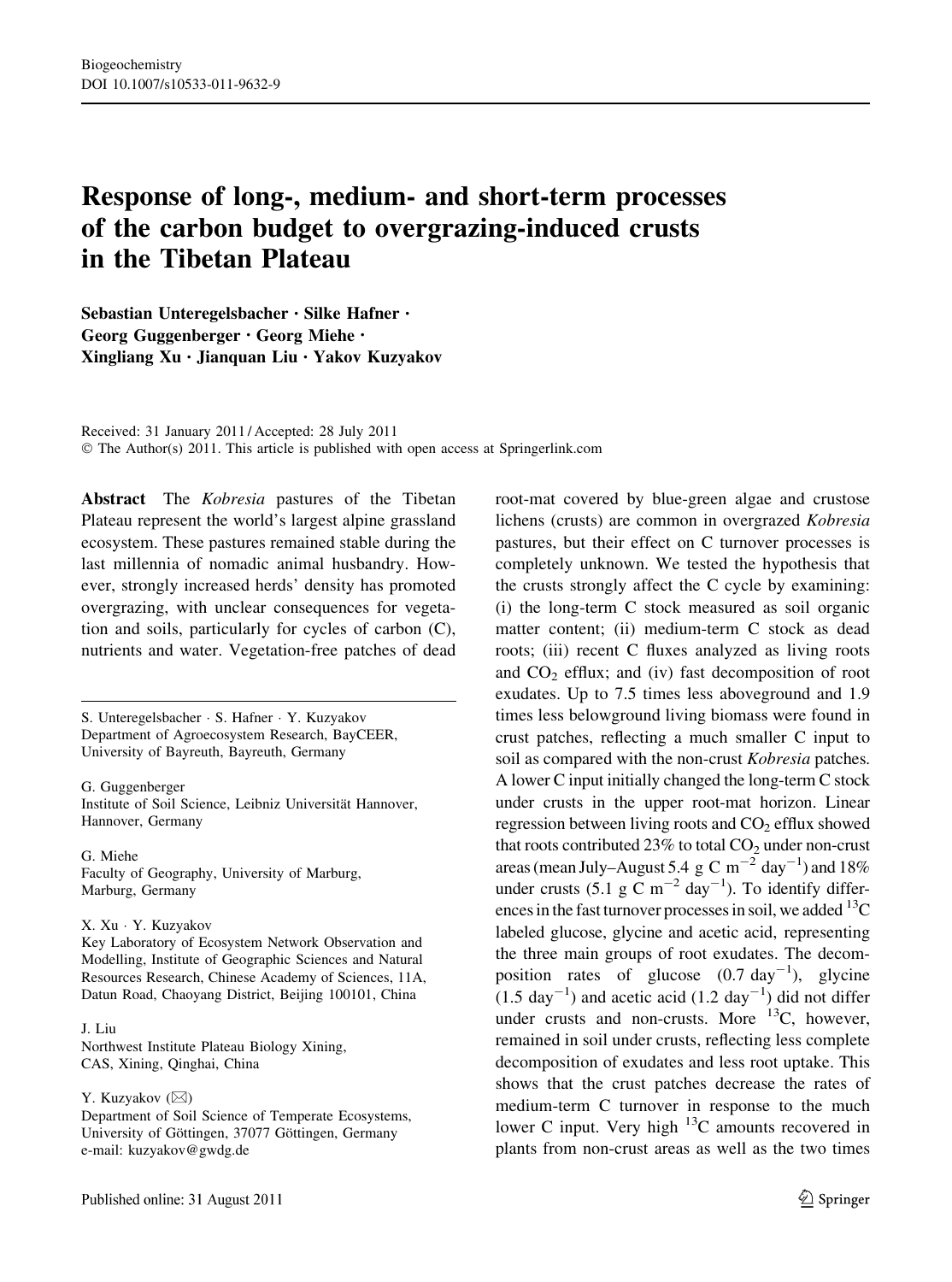lower uptake by roots under crusts indicate that very dense roots are efficient competitors with microorganisms for soluble organics. In conclusion, the altered C cycle in the overgrazing-induced crustose lichens and blue-green algae crusts is connected with strongly decreased C input and reduced medium-term C turnover.

Keywords Overgrazing - Land-use changes - Kobresia pasture  $\cdot$  Root exudates  $\cdot$  <sup>13</sup>C pulse labeling  $\cdot$  CO<sub>2</sub> efflux from soil  $\cdot$  Soil organic carbon  $\cdot$ Soil respiration

## Introduction

The Tibetan Plateau (TP), with an average altitude of more than 4000 m above sea level and an area of  $2.5 \times 10^6$  km<sup>2</sup>, is the largest and highest plateau on Earth (Lu et al. [2004\)](#page-13-0). Over 60% of the plateau is covered by grasslands (Zhang et al. [2007](#page-14-0)), representing a very important part of the global grassland ecosystems. Grassland soils in the TP store a huge amount of organic carbon (C) (33.52 Pg C in the upper 0.75 m of topsoil), which represents approximately 2.5% of the global soil C stock (Ni [2002](#page-13-0); Wang et al. [2002\)](#page-13-0). Therefore, C dynamics in grasslands in the TP—C stocks, C turnover and  $CO<sub>2</sub> fluxes—play a very important role in regional$ and global C cycles (Zhang et al. [2007](#page-14-0); Zhao et al. [2005\)](#page-14-0). The response of these C stocks and processes to recent land use changes remains unknown.

The Kobresia pastoral ecosystem of the eastern Tibetan highland is crucial in determining the C and water balance of the TP and is highly susceptible to climate and land-use changes. The Kobresia pastures form a dense vegetation cover of Cyperaceae turf named "Kobresia turf" ("Rhizomull", Afe horizon, Kaiser et al. [2007\)](#page-12-0), with a very dense root system in the top 15 cm of soil. This makes the Kobresia pastures very durable and resistant to trampling by yaks and sheep (Cao and Long [2009](#page-12-0)). The Kobresia pastoral ecosystem is grazing-dependent, induced and maintained by herders and their livestock (Miehe et al. [2008a](#page-13-0)). Intact Kobresia pastures probably have a neutral net ecosystem  $CO<sub>2</sub>$  exchange (Shi et al. [2006\)](#page-13-0). They may even represent a moderate C sink

(Ni [2002;](#page-13-0) Wu et al. [2010](#page-13-0); Zhao et al. [2006](#page-14-0)), mainly in the aboveground plant parts that are removed by grazing. Although this ecosystem has been quite stable during the last centuries or millennia of nomadic animal husbandry (Miehe et al. [2008a](#page-13-0)), minor changes in internal or external drivers may significantly alter the soil organic C pool. This, in turn, influences the atmospheric  $CO<sub>2</sub>$  concentration and the global climate (Cui and Graf [2009](#page-12-0)).

Strongly increased density of herding animals and sedentarisation programs enforced in the TP since the early 1980s (Gad [2005\)](#page-12-0) induced strong land-use and vegetation changes, with drastic consequences for C, N and water cycles. The concentration of grazing around the villages leads to overgrazing and land degradation (Zhao and Zhou [1999\)](#page-14-0). In the worst stages of degradation the Kobresia turf cover is completely removed; the exposed silt (Bkc or even Ck horizons) is prone to deflation and water erosion (Wang and Cheng [2000](#page-13-0); Miehe et al. [2011](#page-13-0)). Overgrazing also changes the vegetation (Ning and Richard [1999](#page-13-0)) and its pattern. The present structure of many overgrazed Kobresia pastures is characterized by open turf/root-mat covered only by blue-green algae and crustose lichens (termed 'crust' in this study); this closely adjoins pastures dominated by graminoids and Kobresia species. On the adjacent plots we found that there are no crusts in grazing exclosure older than 8 years (Hafner et al. [2011](#page-12-0) under review) and in those pastures without heavy grazing. This indicates that strong overgrazing increases the percentage of the crust area and thus decreases ecosystem productivity and grassland quality. Many dead and partly decomposed Kobresia roots (rootmat, frequently termed "root-felt") are present under such crusts. Based on the obvious differences between crust and Kobresia grassland (non-crust) in living biomass, both above- and belowground, we hypothesized that root exudates have a different fate (microbial decomposition and remaining in the soil) and thus, reflect short- to medium-term C turnover processes. Correspondingly, we hypothesized that decreased C input under crusts reduces the mediumand long-term organic C stock, turning this ecosystem part into a C source. This can be traced by comparing  $CO<sub>2</sub>$  efflux with C input. Recognizing and evaluating possible changes in the C cycle of this ecosystem requires determining the C fluxes between C pools along with the related storage and internal turnover.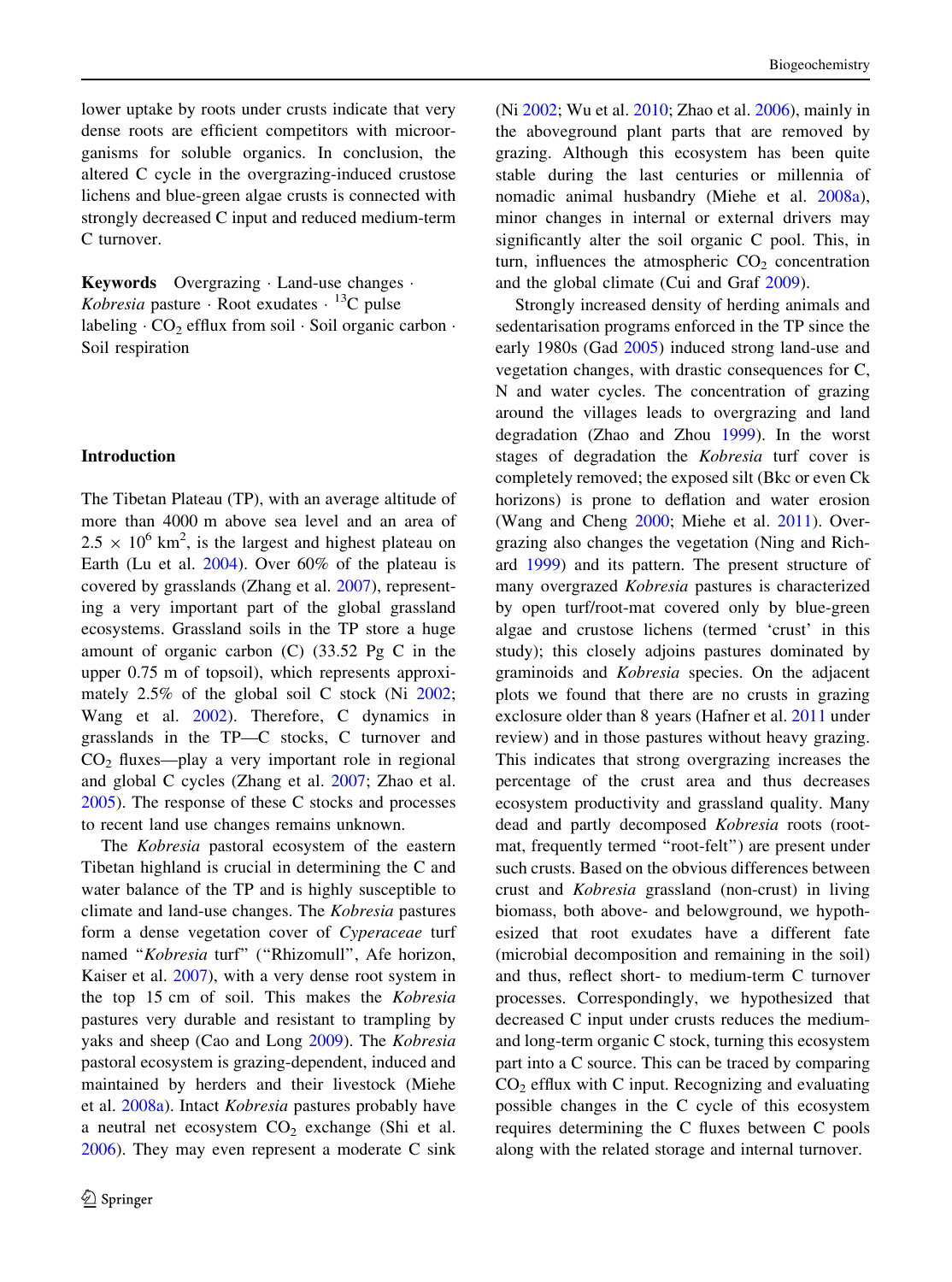<span id="page-2-0"></span>To investigate the effects of overgrazing on processes of C turnover, we investigated C dynamics in soil under the two contrasting patches of vegetation: (i) blue-green algae and crustose-lichens (crust) and (ii) grass composed predominantly of Kobresia and Stipa species (non-crust), in a montane-alpine grassland (Kobresia-Stipa pasture) on the TP. Based on the predicted different response of C stocks and turnover processes depending on the characteristic residence times and rates, we evaluated (i) the longterm C stock (decades) by the soil organic matter content; (ii) the medium-term  $C$  stock (years) by the amount of dead roots; (iii) recent C stock and C input (months) by the amount of living roots, whereby the C fluxes were measured as  $CO<sub>2</sub>$  efflux from soil, as well as remaining  $^{13}$ C from exudates; and (iv) fast C turnover based on  ${}^{13}C$  labeled substances representing root exudates.

## Materials and methods

# Field sites and soil

The experimental site is located in Qinghai province in the northeastern Tibetan Plateau, approximately 200 km southwest of Xining, about 15 km south of Xinghai city (longitude 35°32'N, latitude 99°51'E). The montane-alpine grassland has developed on a

loess-covered  $({\sim}1.2 \text{ m})$  terrace of the Huang He River (3417 m a.s.l.). The grassland is classified as Kobresia humilis/pygmaea-Stipa pasture and used as a winter pasture for yaks and sheep for 6–7 months of the year (Miehe et al. [2008b\)](#page-13-0). About 20% of the pasture at the experiment site is completely covered with blue-green algae and crustose-lichens (crust) (Fig. 1).

Due to the East Asian monsoon, almost all of the precipitation falls in the summer months from May to September, most frequently in the form of torrential rain during afternoon thunderstorms. The annual precipitation (Xinghai climate station) averaged 353 mm, ranging from 214 to 483 mm during 40 years from 1961 to 2001. The rain gauge nearest to the study site recorded 448 mm  $a^{-1}$  (2002–2007). Winter snowfall is irregular and rare (Miehe et al. [2008b\)](#page-13-0). In Xinghai, mean monthly temperatures lie above 5°C between May and September, and above  $10^{\circ}$ C from June to August. During the wintertime, the north-east of the TP is subject to the Siberian high pressure system. Mean monthly temperatures for December and January in Xinghai lie below  $-10^{\circ}$ C. The mean monthly temperature for the coldest month is  $-20.8$ °C, and the absolute low was  $-33.5$ °C (Miehe et al. [2008b\)](#page-13-0).

The soil is classified as a Haplic Kastanozem (WRB 2006) with three characteristic horizons. The upper horizon consists of a high quantity of fine





Fig. 1 Two contrasting patches of vegetation at the study site (Qinghai province) common for the Tibetan Plateau: a Grassland with 100% vegetation cover with predominant Kobresia and Stipa species (left), and b Blue-green algae and crustose

lichens above the dead Kobresia pigmea turf (right). The cover of crust patches is less than 30% with the predominance of the same species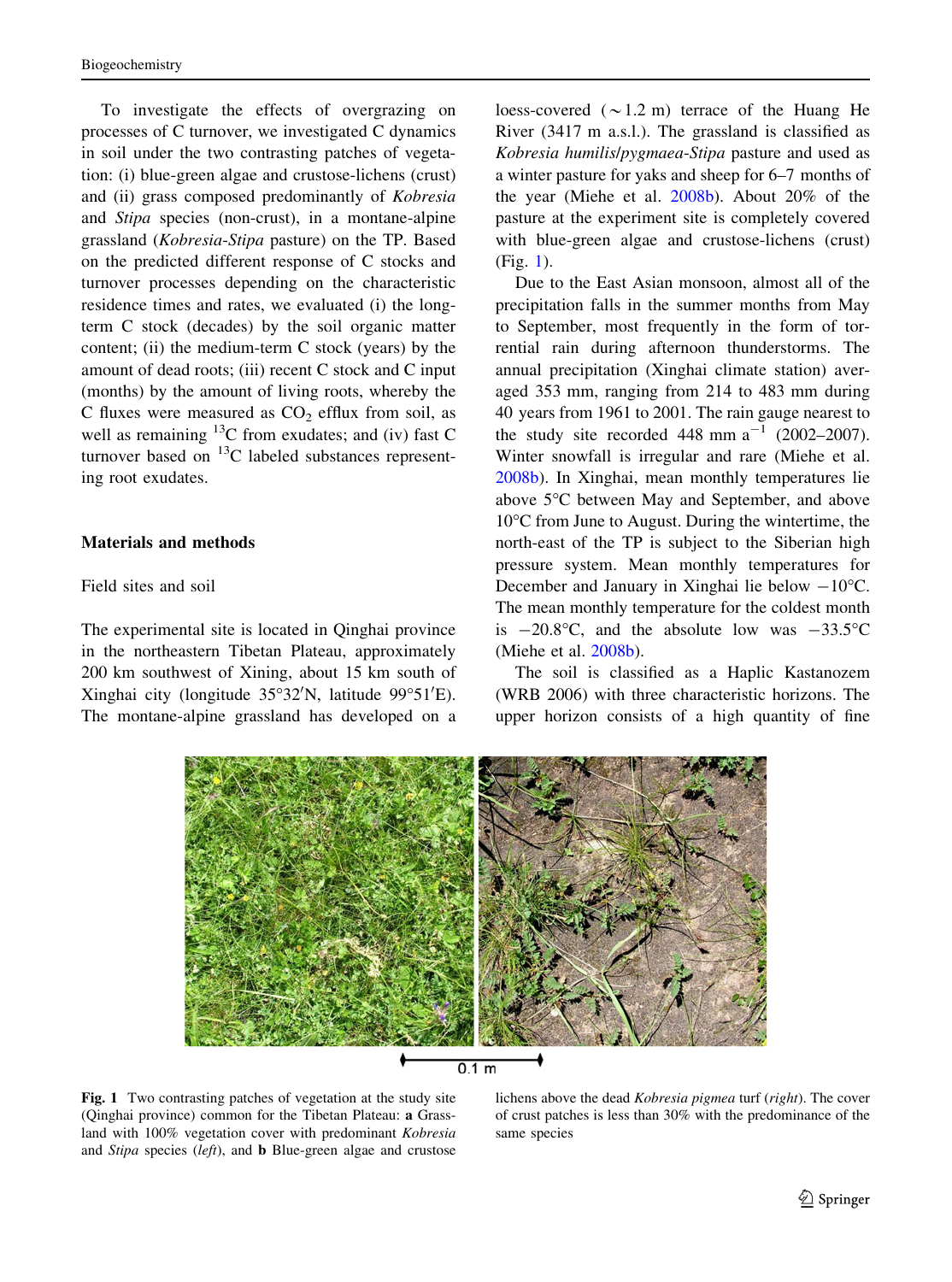sedge-roots (Kobresia) and generates a felty turf known as "Kobresia turf" (Kaiser et al. [2007\)](#page-12-0).

# Labeling procedure

In July 2009 we conducted a field  $^{13}$ C labeling experiment with representatives of typical root exudates (Kraffczyk et al. [1984](#page-12-0); Fischer et al. [2010a,](#page-12-0) [b](#page-12-0)): glucose (representative for sugars), glycine (for amino acids) and acetic acid (for carboxylic acids) were added in situ to the two contrasting patches of vegetation (Fig. [1](#page-2-0)):

- i) Grassland (vegetation cover approximately 100%) with predominant Kobresia and Stipa species (non-crust).
- ii) The same species cover  $\leq 50\%$  of the soil. More than 50% of the surface is covered by root felt with blue-green algae and crustose-lichens (crust).

Twelve plots  $(0.3 \times 0.3 \text{ m})$  were set up for three substances in either of patches. There were four replicates for each substance. In total, there were 24 plots for the labeling experiment. All the three substances were labeled by 99 atom%  $^{13}$ C (Campro Scientific GmbH). A total amount of 12.6 mg C was applied to each plot, equaling to 334 mg glucose, 415 mg glycine and 334 mg acetic acid per square meter, respectively. The labeled substances (glucose, glycine, acetic acid) were dissolved in 150 ml water, and then uniformly sprayed on the respective plots using a small watering can. After the substances were added, additional distilled water (300 ml) was slowly sprayed to each plot to ensure that no labeled substances remained on the leaves of vegetation.

 $CO<sub>2</sub>$  efflux from soil

CO2 efflux from soil was analyzed by two approaches. The first approach was focused on sampling  $CO<sub>2</sub>$  for further  $^{13}$ C analyses. After the labeling, at each plot a small part of vegetated area (if present) was cut close to the soil surfaces and a round aluminum chamber (diameter 5.2, height 4.0 cm) was pushed 5 mm into the soil of the plots and sealed with wet silt to avoid  $CO<sub>2</sub>$  loss. The NaOH solution was placed inside the chamber to trap  $CO<sub>2</sub>$  for estimation of <sup>13</sup>C loss via soil respiration. The NaOH solution was exchanged on days 1, 4, 9, 18 and 29 after the labeling. Increasing

amount of NaOH solution was used for the intervals so that the NaOH solution was enough to trap all  $CO<sub>2</sub>$ released from soil. The data of  $CO<sub>2</sub>$  efflux measured by this approach was related to the amount of living roots separated from soil sampled at the same time and locations, where the  $CO<sub>2</sub>$  efflux was measured. This allows to evaluate the contributions of root respiration and soil organic matter derived  $CO<sub>2</sub>$  to the total  $CO<sub>2</sub>$  by the linear regression approach (Kucera and Kirkham [1971\)](#page-13-0).

The second approach was focused on evaluation of diurnal dynamics of  $CO<sub>2</sub>$  fluxes.  $CO<sub>2</sub>$  efflux from soil was determined by closed round chambers (diameter 12 cm and height 10 cm). This was done in adjacent plots including non-crust and crust patches. The increase of  $CO<sub>2</sub>$  concentration (ppm) inside the chamber was measured by a  $CO_2$ -meter (VAISALA Hand-held CO<sub>2</sub> Meter GM70, Helsinki, Finland) every 20 s during 300 s. The diurnal dynamics of  $CO<sub>2</sub>$  fluxes from soil with and without crusts were measured by the same closed chamber approach.

When the NaOH solution was exchanged, shoots, roots and soil were collected from each plot. Plants were cut at the base and soil was divided in the layers 0-5 cm, 5-15 cm and 15–30 cm using a 2.1 cm diameter soil corer. The soil was sieved (2 mm) and roots were separated from bulk soil by handpicking. Roots were divided into living and dead according to color. All soil and plant samples were dried at  $60^{\circ}$ C and prepared for  $\delta^{13}$ C analyses.

Sample preparation and analyses

Dried samples of soils, shoots and roots were weighed and then ground by a ball mill prior to  $\delta^{13}$ C analysis. Carbonates in soil were completely destroyed during four days in an exsiccator with an atmosphere of concentrated HCl (37% HCl). To remove the remaining HCl before  $\delta^{13}$ C analysis, distilled water was added and soil samples were frozen-dried until a pH of 7. All data on C stocks and fluxes were reported for organic C only (except  $CO<sub>2</sub>$ ) efflux from soil). We accepted that the possible changes of  $CaCO<sub>3</sub>$  in Ahk, Bkc and the parent loess (Ck) are too small to be measured because recrystallization periods of pedogenic carbonates take centuries to millennia (Kuzyakov et al. [2006](#page-13-0); Gocke et al. [2011\)](#page-12-0).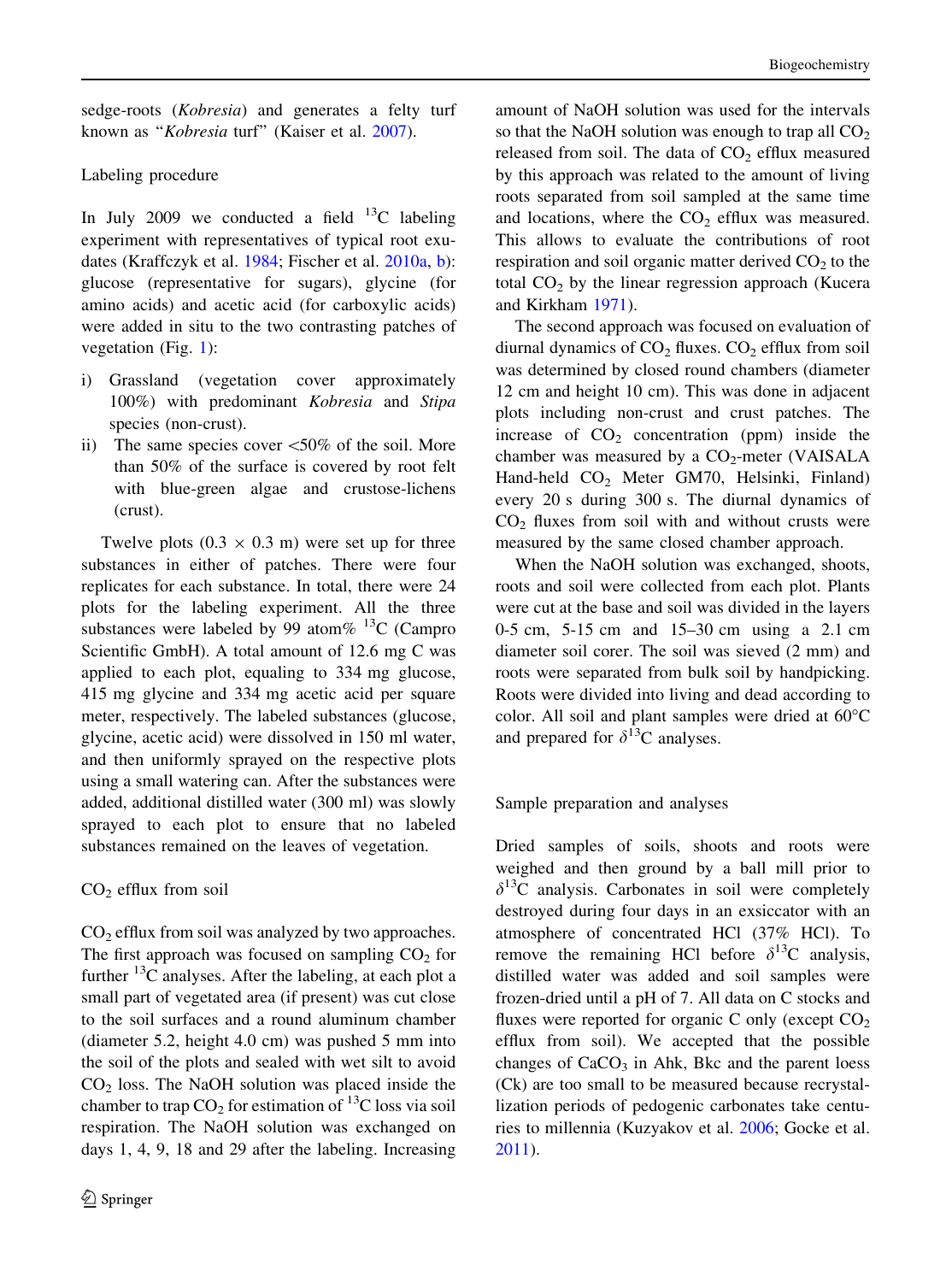<span id="page-4-0"></span>The total  $CO<sub>2</sub>$  trapped in the NaOH was analyzed in an aliquot by titration with 0.1 M HCl against phenolphthalein after adding strontium chloride  $(SrCl<sub>2</sub>)$ . The  $CO<sub>2</sub>$  trapped in NaOH was precipitated with  $0.5$  M SrCl<sub>2</sub> aqueous solution and the SrCO<sub>3</sub> precipitants were washed with deionized water to remove NaOH and to reach a pH of 7. After washing, the remaining water was removed from the vials and the SrCO<sub>3</sub> was dried for  $\delta^{13}$ C analyzes.

The relative  $^{13}$ C abundance, and total C and N contents in the samples of plants, soils and  $SrCO<sub>3</sub>$ were analyzed using a C–N analyzer (CE Instruments, Milano, Italy) coupled via a ConFlo III (Finnigan MAT, Bremen, Germany) to an isotope ratio mass-spectrometer Delta Plus (IRMS-a NA 1108, Finnigan MAT).

## Calculations and statistics

 $CO<sub>2</sub>$  efflux rates were calculated using a linear increase of  $CO<sub>2</sub>$  concentration measured every 20 s during 300 s by a  $CO_2$ -meter. Partitioning of total  $CO<sub>2</sub>$  efflux for root-derived  $CO<sub>2</sub>$  and the sum of SOM-derived  $CO<sub>2</sub>$  and microbial decomposition of dead plant residues was estimated by a linear regression approach (Kucera and Kirkham [1971](#page-13-0); Kuzyakov [2006\)](#page-13-0). The linear relationship between root biomass and total  $CO<sub>2</sub>$  efflux rate was extrapolated to yield a Y-intercept value. This indicates the minimum microbial respiration in the absence of living roots, corresponding to the SOM-derived  $CO<sub>2</sub>$ and microbial decomposition of dead plant residues.

To calculate the decomposition rate of  $^{13}$ C labeled representatives of root exudates and their metabolites, a single first-order kinetics was fitted to the experimental data for  $CO<sub>2</sub>$ .

$$
^{13}\text{C}_{\text{tot}} = \text{C}_0 \cdot \exp(-k_{\text{CO}_2} \cdot t) + \text{Const} \tag{1}
$$

$$
{}^{13}C_{\text{tot}} = C_0 \cdot (1 - \exp(-k_{\text{CO}_2} \cdot t)) + \text{Const}
$$
 (2)

 $^{13}$ C<sub>tot</sub> is the amount of  $^{13}$ C label in a certain pool at a sampling time  $(t)$ ,  $C_0$  is the maximum flux out of the pool at the beginning,  $k_{CO_2}$  describes the decomposition rate constant, and the parameter Const describes the remaining  $^{13}$ C label for which biodegradation cannot be described using the exponential decay approach during the 29 days. Equation 2 was used for all cumulative data.

A single first-order decay equation was also fitted to the  $^{13}$ C recovered from the soil to describe the remaining exudates and their metabolites (Eq. 3).

$$
{}^{13}\text{C}_{\text{tot}} = \text{C}_0 \cdot \exp(-k_{\text{soil}} \cdot t) + \text{Const} \tag{3}
$$

 $k_{\text{soil}}$  is the decline rate of the initial exudates and their metabolites remaining in soil. The half-lives  $(t_{1/2})$  of  $^{13}$ C exudates and their metabolites were calculated as follows:

$$
t_{1/2} = \ln(2)/k
$$
 (4)

Significant effects of crust vs. non-crust on soil organic C, aboveground biomass, living and dead roots was tested by ANOVA at  $p < 0.05$  (Statistica ver. 7.0). Nonlinear regressions were used to fit the parameters of Eqs. 1–3. Means and standard errors are presented in Tables and Figures.

## Results

Above- and belowground carbon stock

The presence of crust significantly affected the above- and belowground C pools (Table [1](#page-5-0)), i.e., strongly decreased aboveground biomass ( $p < 0.001$ ) and living roots (0–5 cm) ( $p < 0.001$ ), and increased the amount of dead roots (0–5 cm) ( $p < 0.01$ ). In the non-crust area the shoot biomass was about 7.5 times higher than in the crusted area, while the C stored in the living roots  $(0-30 \text{ cm})$  was about two times higher than in the crusted area. Although the noncrust soil contained more organic C in the upper 5 cm  $(p<0.05)$ , the C stock in the upper 30 cm was not significantly different between crust and non-crust. When living and dead roots were also considered, more C was stored belowground in the non-crust patches. This data on changes of C stocks are highly representative as they are based on 120 replications for each treatment. The decrease of the total belowground C stock under crusts was mainly due to living roots, but also due to decreasing organic C content in the upper 5 cm.

## $CO<sub>2</sub>$  efflux from the soil

Although the above- and belowground living biomass (Table [1](#page-5-0)) was significantly smaller in crust patches,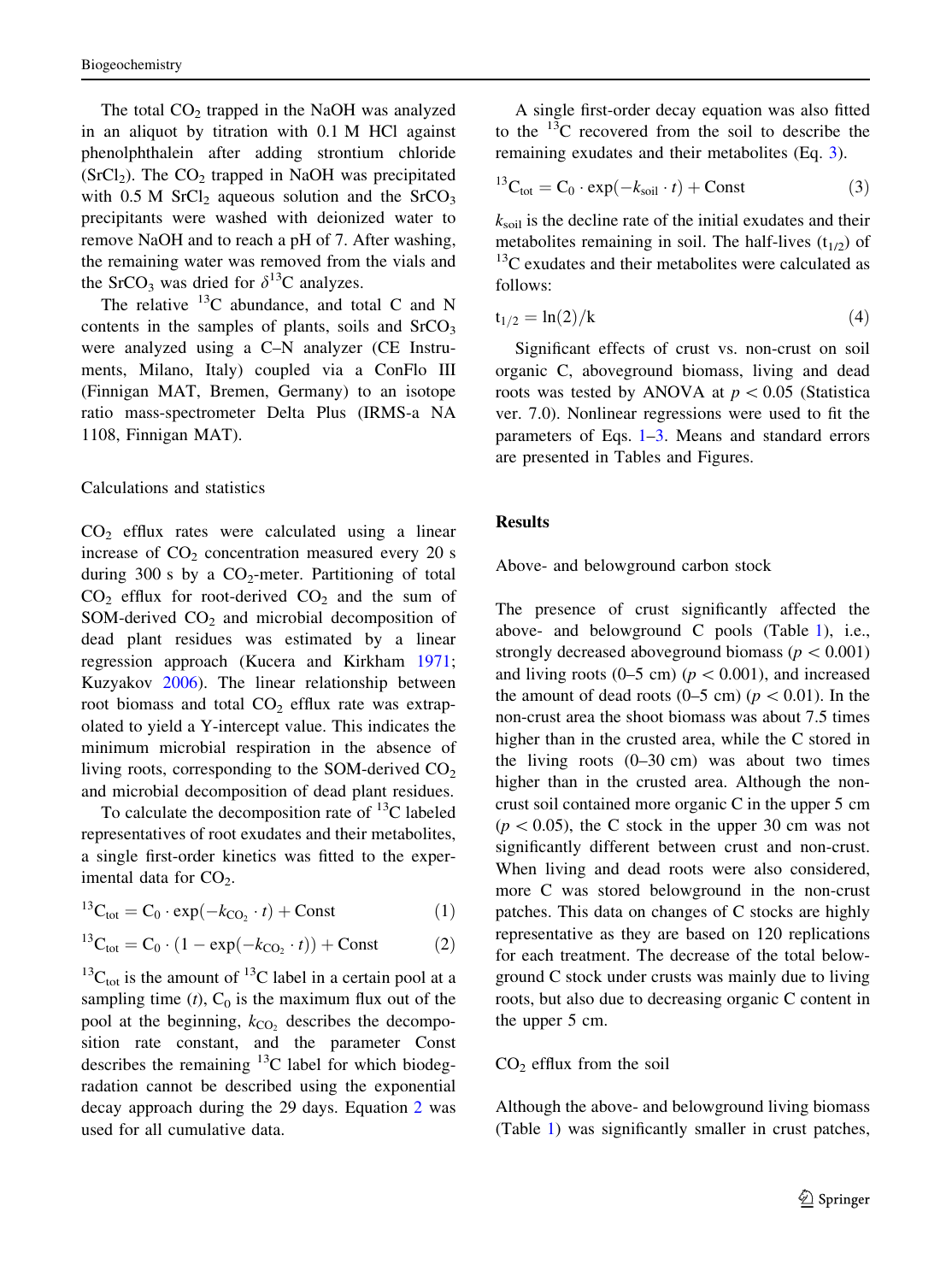| Pool                                                                          | Organic carbon stock (g C m <sup><math>-2</math></sup> ) | Ratio                   |                 |  |
|-------------------------------------------------------------------------------|----------------------------------------------------------|-------------------------|-----------------|--|
|                                                                               | Non-crust                                                | Crust                   | Non-crust/crust |  |
| Plant biomass total                                                           | $517 \pm 91.4^{\rm a}$                                   | $201 \pm 47.6^b$        | 2.6             |  |
| Above ground (shoots)                                                         | $176 \pm 14.1^{\circ}$                                   | $23.6 \pm 5.9^b$        | 7.5             |  |
| Below ground (living roots <sup><math>A</math></sup> )                        | $341 \pm 77.3^{\circ}$                                   | $177 \pm 41.7^{\rm b}$  | 1.9             |  |
| $0-5$ cm                                                                      | $125 \pm 17.3^{\circ}$                                   | $49.2 \pm 11.1^b$       | 2.5             |  |
| $5-15$ cm                                                                     | $105 \pm 12.4^{\rm a}$                                   | $70.9 \pm 12.2^{\rm b}$ | 1.5             |  |
| $15 - 30$ cm                                                                  | $111 \pm 47.6^{\circ}$                                   | $57.0 \pm 18.4^b$       | 1.9             |  |
| Dead roots $(0-5 \text{ cm})$                                                 | $46.6 \pm 5.9^{\rm a}$                                   | $74.9 \pm 7.1^{\rm b}$  | 0.6             |  |
| Ratio: shoots/living roots (0-30 cm)                                          | $0.52^{\rm a}$                                           | $0.13^{b}$              | 4.0             |  |
| Ratio: living roots/dead roots $(0-5 \text{ cm})$                             | $2.68^{\rm a}$                                           | $0.66^{b}$              | 4.1             |  |
| Soil organic C total                                                          | $8712 \pm 460$                                           | $8715 \pm 698$          | 1.0             |  |
| $0-5$ cm                                                                      | $2775 \pm 93.6^{\circ}$                                  | $2375 \pm 96.8^{\rm b}$ | 1.2             |  |
| $5-15$ cm                                                                     | $3405 \pm 172$                                           | $3444 \pm 215$          | 1.0             |  |
| $15 - 30$ cm                                                                  | $2532 \pm 195$                                           | $2896 \pm 386$          | 0.9             |  |
| $CO_2$ efflux from soil <sup>B</sup> (g C m <sup>-2</sup> day <sup>-1</sup> ) | $5.44 \pm 0.21$                                          | $5.09 \pm 0.27$         | 1.1             |  |

<span id="page-5-0"></span>**Table 1** Organic carbon stocks above and below ground in the plant-soil system and  $CO<sub>2</sub>$  efflux from soil

Organic carbon stocks represent means  $\pm$  SE (n = 120). Small letters show significant differences between Non-crust and Crust The significance of all differences except for soil C pools is at least with  $p < 0.01$ 

<sup>A</sup> The amount of living roots may be underestimated because of very high amount of dead roots and very dense Kobresia root-mats hindering complete extraction of living roots

 $B$  CO<sub>2</sub> efflux from soil is an average for July–August 2009 calculated based on cumulative CO<sub>2</sub> trapping in NaOH

there were no significant differences between the  $CO<sub>2</sub>$ efflux from soil under crust and non-crust ( $p > 0.05$ ; Table 1). The soil CO<sub>2</sub> efflux rate averaged 21.2  $\pm$ 1.1 mg  $CO<sub>2</sub>$  –  $m<sup>-2</sup> h<sup>-1</sup>$  in crust patched and 22.7 mg  $CO<sub>2</sub>-C$  m<sup>-2</sup> h<sup>-1</sup> in non-crust patches during 29 days (Table 1).

The  $CO<sub>2</sub>$  effluxes from crust and non-crust patches showed clear diurnal dynamics (Fig. 2). The minimum occurred at night and amounted to  $6.88 \pm 0.92$  and  $8.54 \pm 0.67$  mg CO<sub>2</sub>-C m<sup>-2</sup> h<sup>-1</sup> in crust and noncrust patches, respectively. Sunlight after 9:00 am strongly increased the surface temperature, photosynthetic activity and soil respiration, increasing the soil  $CO<sub>2</sub>$  efflux rate accordingly. The maximum efflux occurred between 12:00 and 1:00 pm, with rates of 21.4  $\pm$  2.3 and 27.6  $\pm$  0.9 mg CO<sub>2</sub>-C m<sup>-2</sup> h<sup>-1</sup> for crust and non-crust patches, respectively (Fig. 2).

A significant correlation was observed between living root biomass and total  $CO<sub>2</sub>$  efflux from soil  $(p<0.001)$ . This allowed us separating the CO<sub>2</sub> derived from living roots (root and rhizomicrobial respiration) from the sum of microbial decomposition of SOM and dead plant remains. The Y intercept of  $17.5 \text{ mg } CO_2$ -C m<sup>-2</sup> h<sup>-1</sup> (Fig. [3](#page-6-0)) indicates the microbial respiration



Fig. 2 Typical diurnal dynamics of  $CO<sub>2</sub>$  efflux from soil  $(\pm SE)$  in crust and non-crust vegetation patches (from 14.08. 2009 12:00 to 15, 08, 2009 12:00  $(n = 4)$  and its partitioning based on the data of the regression approach. The arrows demonstrate  $CO<sub>2</sub>$  derived from SOM and microbial decomposition of dead plant remains, and of root-derived  $CO<sub>2</sub>$  in crust and non-crust vegetation patches

in the absence of living roots, representing the  $CO<sub>2</sub>$ efflux from the decomposition of dead roots and SOM. Based on the average values during 29 days (Table 1),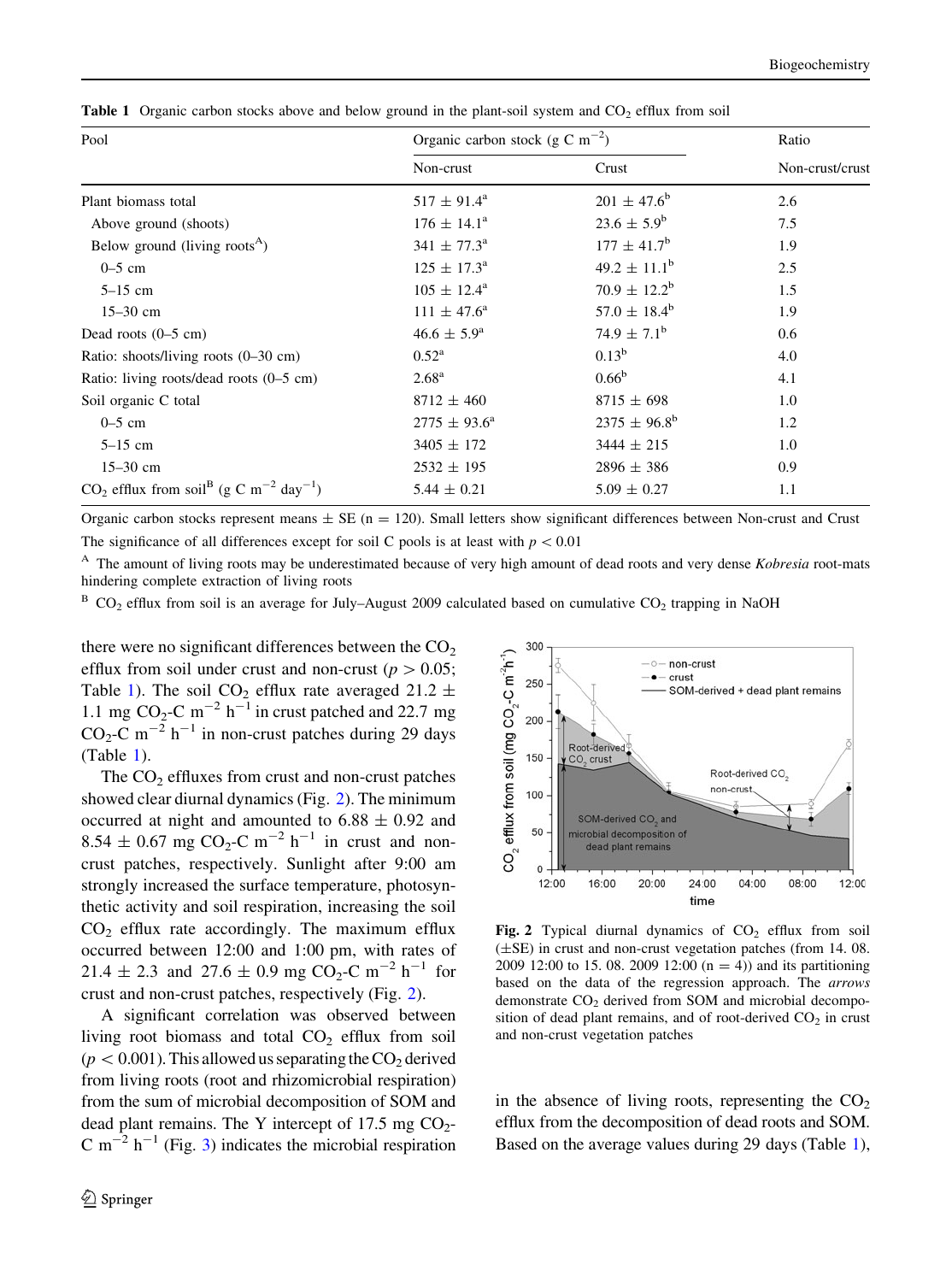<span id="page-6-0"></span>

Fig. 3 Contribution of root-derived  $CO<sub>2</sub>$  and SOM-derived  $CO<sub>2</sub>$  to the total  $CO<sub>2</sub>$  efflux from soil calculated based on the linear regression between biomass of living roots and  $CO<sub>2</sub>$ efflux. Points represent means values ( $n = 5$ ). Line represents linear correlation. Arrows demonstrate CO<sub>2</sub> derived from SOM and microbial decomposition of dead plant remains, and from living roots. Root-derived  $CO<sub>2</sub>$  is presented for crust versus non-crust plots. Black dots and empty squares indicates soil respiration measured in non-crust and crust patches, respectively

the contribution of root-derived  $CO<sub>2</sub>$  to total  $CO<sub>2</sub>$  efflux from soil was estimated to be 18 and 23% for crust and non-crust patches, respectively. During the nighttime the contribution of root-derived  $CO_2$  to total  $CO_2$  efflux from soil ranged from 2 to 33% for crust patches and from 3 to 49% for non-crust patches.

## Fate of root exudates in soil

The short-term (hours to days) and medium-term (days to weeks) processes in soil were examined based on the transformation of three  $^{13}$ C labeled low molecular weight organic substances representing three main groups of root exudates. Short-term processes were described based on mineralization rates, and mediumterm processes according to the residual  $^{13}$ C remaining in soil. After  $^{13}$ C labeled substances were added, a very rapid  ${}^{13}CO_2$  efflux occurred and lasted for 3 days at an initial phase, indicating mineralization of initial substances. This pattern was similar for all treatments and organic substances. A single exponential decay equation with a constant (Eq. [1\)](#page-4-0) fitted well to the measured data  $(R^2 > 0.98$  in all treatments). The glucose decomposition rate (0.73  $\pm$  0.23 day<sup>-1</sup> non-crust vs.  $0.70 \pm 0.12$  day<sup>-1</sup> crust) was significantly lower than that of glycine  $(1.42 \pm 0.23 \text{ day}^{-1})$  non-crust vs.  $1.53 \pm 0.25$  day<sup>-1</sup> crust) for both treatments ( $p < 0.01$ ). However, no significant differences  $(p > 0.05)$  in decomposition rates were found between crust and non-crust soils (Table 2).

Table 2 <sup>13</sup>C recovery from three LMWOS in various C pools in Tibetan grassland 29 days after the labeling (% of total added)

| Sample                         | Glucose         |                 | Glycine         |                 | Acetic acid     |                 |
|--------------------------------|-----------------|-----------------|-----------------|-----------------|-----------------|-----------------|
|                                | Non-crust       | Crust           | Non-crust       | Crust           | Non-crust       | Crust           |
| Soil total $(0-30$ cm)         | $30.9 \pm 2.68$ | $38.2 \pm 5.32$ | $54.6 \pm 6.04$ | $65.7 \pm 4.72$ | $29.7 \pm 6.75$ | $39.6 \pm 5.03$ |
| $0-5$ cm                       | $16.8 \pm 1.15$ | $31.9 \pm 4.41$ | $28.7 \pm 2.18$ | $57.0 \pm 2.89$ | $26.0 \pm 6.24$ | $36.0 \pm 4.94$ |
| $5-15$ cm                      | $6.25 \pm 0.87$ | $6.21 \pm 0.90$ | $13.5 \pm 3.12$ | $2.49 \pm 0.62$ |                 |                 |
| $15 - 30$ cm                   | $7.89 \pm 0.66$ | $0.06 \pm 0.01$ | $12.4 \pm 0.74$ | $6.20 \pm 1.21$ | $3.65 \pm 0.51$ | $3.64 \pm 0.09$ |
| Total living biomass           | $16.3 \pm 1.76$ | $6.70 \pm 0.38$ | $31.1 \pm 0.99$ | $14.6 \pm 0.79$ | $9.63 \pm 0.74$ | $4.60 \pm 0.32$ |
| Above ground (shoots)          | $1.80 \pm 0.60$ | $0.24 \pm 0.08$ | $1.72 \pm 0.05$ | $0.23 \pm 0.01$ | $0.52 \pm 0.21$ | $0.07 \pm 0.03$ |
| Living roots                   | $14.5 \pm 1.16$ | $6.46 \pm 0.30$ | $29.3 \pm 0.94$ | $14.4 \pm 0.78$ | $8.84 \pm 0.53$ | $4.53 \pm 0.29$ |
| $0-5$ cm                       | $5.61 \pm 0.45$ | $1.51 \pm 0.17$ | $10.8 \pm 0.01$ | $4.39 \pm 0.33$ | $3.37 \pm 0.12$ | $1.31 \pm 0.15$ |
| $5-15$ cm                      | $4.59 \pm 0.40$ | $2.79 \pm 0.11$ | $10.9 \pm 0.64$ | $5.53 \pm 0.27$ | $2.81 \pm 0.22$ | $1.94 \pm 0.03$ |
| $15 - 30$ cm                   | $4.28 \pm 0.31$ | $2.16 \pm 0.02$ | $7.64 \pm 0.29$ | $4.43 \pm 0.18$ | $2.66 \pm 0.19$ | $1.28 \pm 0.11$ |
| Dead roots                     | $1.33 \pm 0.22$ | $3.11 \pm 0.25$ | $1.96 \pm 0.08$ | $3.49 \pm 0.16$ | $1.66 \pm 0.11$ | $3.05 \pm 0.24$ |
| $0-5$ cm                       | $0.49 \pm 0.08$ | $1.14 \pm 0.09$ | $0.72 \pm 0.03$ | $1.28 \pm 0.06$ | $0.61 \pm 0.05$ | $1.14 \pm 0.09$ |
| $5-15$ cm                      | $0.41 \pm 0.07$ | $0.96 \pm 0.08$ | $0.60 \pm 0.03$ | $1.07 \pm 0.05$ | $0.51 \pm 0.04$ | $0.93 \pm 0.07$ |
| $15 - 30$ cm                   | $0.43 \pm 0.07$ | $1.01 \pm 0.08$ | $0.64 \pm 0.02$ | $1.14 \pm 0.05$ | $0.54 \pm 0.02$ | $0.98 \pm 0.08$ |
| ${}^{13}CO_2$ efflux from soil | $25.4 \pm 0.51$ | $23.0 \pm 1.08$ | $24.9 \pm 1.79$ | $28.2 \pm 7.50$ | $29.2 \pm 3.26$ | $30.3 \pm 2.18$ |
| Recovered                      | $73.9 \pm 5.17$ | $71.0 \pm 7.03$ | $113 \pm 8.90$  | $112 \pm 13.2$  | $70.2 \pm 10.9$ | $77.6 \pm 7.53$ |

Values represent means  $\pm$  SE (n = 3)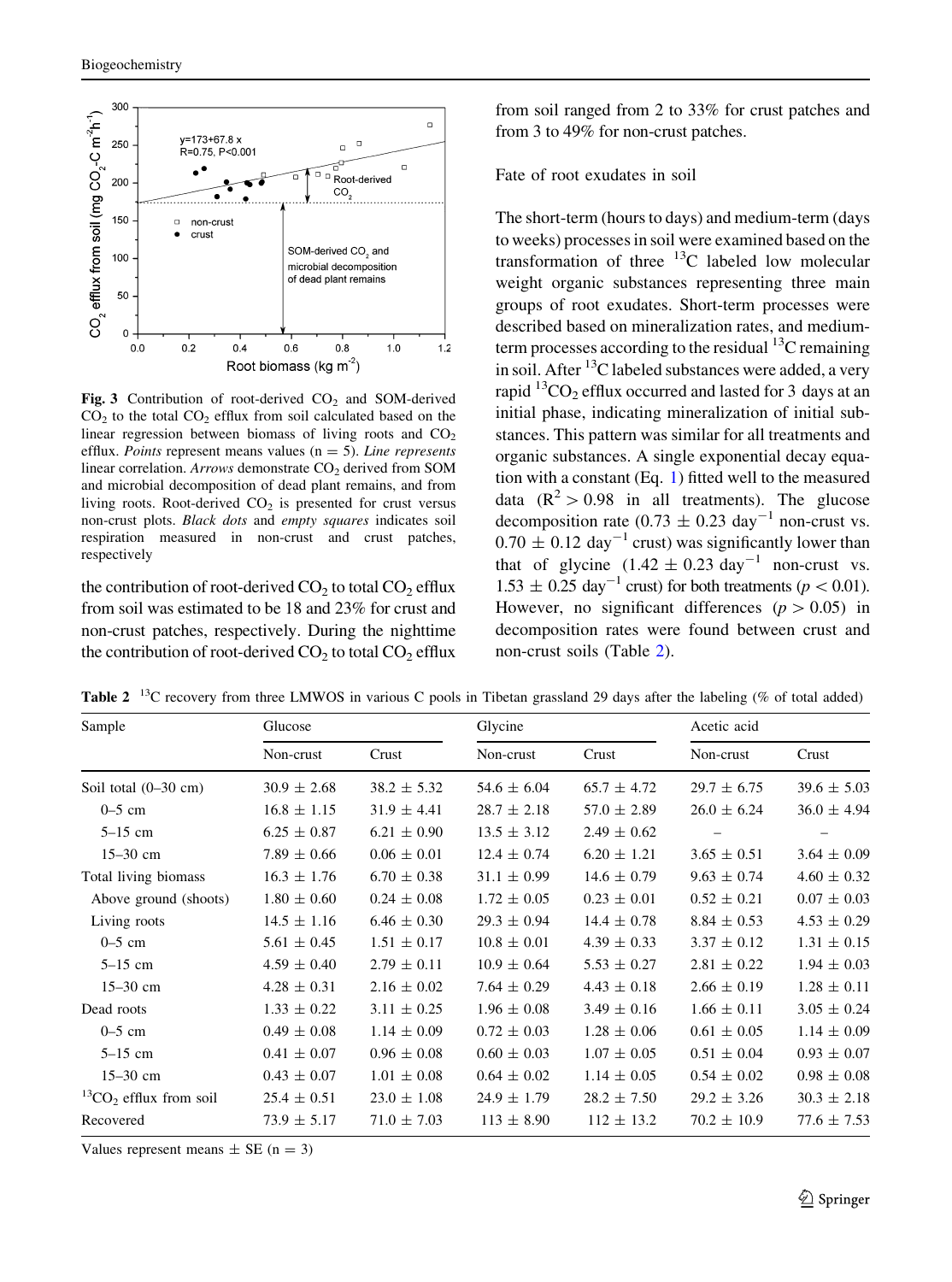<span id="page-7-0"></span>The rapid  ${}^{13}CO_2$  emission was exchanged by slower evolution phase that was well described by the cumulative  ${}^{13}CO_2$  efflux (Fig. 4). This phase was characterized by the decomposition of metabolites of the initial substances as well as the metabolites incorporated in microorganisms and temporarily absorbed to soil particles (and thus protected from fast microbial decomposition). The cumulative  $CO<sub>2</sub>$ efflux conformed well to a single exponential decay equation with constant ( $R^2 > 0.98$  in all treatments; Eq. [2;](#page-4-0) Fig. 4). Decomposition rates of metabolites  $(0.06-0.15 \text{ day}^{-1})$  were about one order of magnitude slower than that of initial substances  $(0.70-1.53 \text{ day}^{-1})$ . Slow decomposition rates for the



**Fig. 4** Measured (filled square, open square) and fitted (lines) cumulative <sup>13</sup>CO<sub>2</sub> efflux ( $\pm$ SE) from soil by decomposition of  $13C$ -labeled glucose, glycine and acetic acid; 29 day period  $(n = 3)$ . Values represent the amount of <sup>13</sup>C recovered as a percentage of total  $^{13}$ C added. Statistical significance for cumulative  ${}^{13}CO_2$  efflux with increasing time for glucose, glycine and acetic acid is at  $P < 0.01$  level, with  $R^2 > 0.99$ 

second phase were reflected in long half-lives (Table [3](#page-8-0)). The decomposition rate of glucose metabolites was significantly lower than that of glycine and of acetic acid in both vegetation patches. However, no significant differences were observed between crust and non-crust ( $p > 0.05$ ).

In contrast to the results obtained based on  ${}^{13}CO_2$ fluxes, the  $^{13}$ C remaining after 29 days in the soil (0–5 cm) differed significantly in the two vegetation patches (Fig. [5\)](#page-8-0). The minimum amount of the added  $13^{\circ}$ C was found in the soil without crust (0–5 cm) after glucose addition (17% of total added) and the maximum after glycine addition in the soil under crust (57% of total added). With an exception of acetic acid under crust, the  $^{13}$ C of the initial substances and metabolites were described well by a single exponential decay equation with a constant (Eq. [3](#page-4-0),  $\mathbb{R}^2$  > 0.77; Fig. [5](#page-8-0)). The quantity of remaining <sup>13</sup>C was up to 2 times higher under crust ( $p < 0.01$ ; Fig. [5\)](#page-8-0), reflecting slower medium-term processes of C turnover as compared to the non-crust Kobresia patches and/or low plant uptake.

Much less  $^{13}$ C from added exudates was found for all treatments at 5–15 and 15–30 cm depth compared with the upper layer (0–5 cm) (Table [2](#page-6-0)). Totally, about 31–38% of  $^{13}$ C-glucose, 55–66% of  $^{13}$ Cglycine and 30–40% of  $^{13}$ C-acetic acid remained in the soil (0–30 cm) 29 days after labeling, with significantly greater amounts under crust (Table [2](#page-6-0)). This indicates much slower turnover and higher remains of root exudates under crust.

When evaluating the fate of exudates and  $^{13}$ C budget, the uptake by plants should be considered. Already 1 day after addition,  $5.2\%$  of total <sup>13</sup>C added glucose, 10.8% of glycine and 3.7% of acetic acid were recovered in the roots (non-crust, depth 0–5 cm). This indicates an initial rapid uptake. However, most  $^{13}$ C remained in the roots and was not transferred to the shoots even after 29 days (Table [2](#page-6-0)). Two times more  $^{13}$ C was recovered in the living roots under non-crust versus crust, showing that roots play a very important role in the turnover of substances in this ecosystem. Up to 2% of total added  $13<sup>C</sup>$  was recovered in the dead roots under non-crust and about twice that amount was recovered in dead roots under the crust (Table [2](#page-6-0)).  $^{13}$ C recovery under both patches clearly shows that the higher  $^{13}$ C remaining in soil under the crust and a lower  $^{13}$ C uptake by living roots.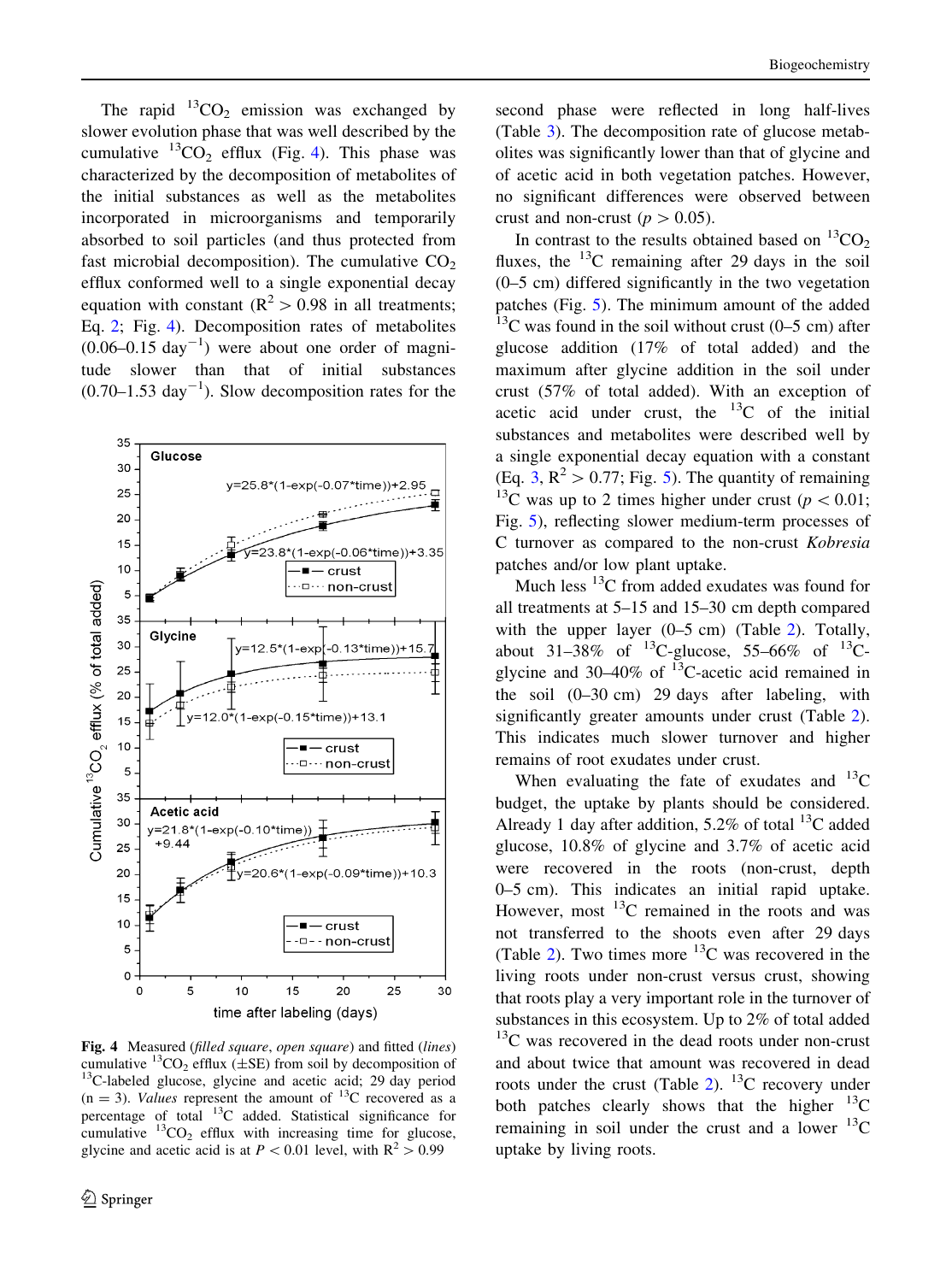|           | $T_{\frac{1}{2}}$ of initial <sup>13</sup> C-substances (days) |                 |                 | $T_{\frac{1}{2}}$ of <sup>13</sup> C-metabolites and <sup>13</sup> C in microbial biomass (days) |                 |                 |  |
|-----------|----------------------------------------------------------------|-----------------|-----------------|--------------------------------------------------------------------------------------------------|-----------------|-----------------|--|
|           | Glucose                                                        | Glycine         | Acetic acid     | Glucose                                                                                          | Glycine         | Acetic acid     |  |
| Non-crust | $0.95 \pm 0.31$                                                | $0.49 \pm 0.08$ | $0.52 \pm 0.11$ | $10.0 \pm 0.53$                                                                                  | $4.67 \pm 0.18$ | $7.81 \pm 0.75$ |  |
| Crust     | $0.99 \pm 0.17$                                                | $0.45 \pm 0.07$ | $0.64 \pm 0.12$ | $11.7 + 0.31$                                                                                    | $5.26 \pm 0.68$ | $6.86 \pm 0.60$ |  |

<span id="page-8-0"></span>**Table 3** Half-lives  $(T_{\frac{1}{2}})$  of <sup>13</sup>C labeled substances and metabolites in soil derived from single exponential decay equation fitted to <sup>13</sup>CO<sub>2</sub> efflux

Half-life is defined as  $ln(2)/k$ . Values represent means  $\pm$  SE (n = 3)



**Fig. 5** Measured (filled square, open square) and fitted (lines)  $^{13}C$  ( $\pm$ SE) remaining in soil (0–5 cm) after adding <sup>13</sup>C-labeled glucose, glycine and acetic acid; 29 day period ( $n = 3$ ). Values represent the amount of  $^{13}$ C recovered in soil as a percentage of total  $^{13}$ C added. Statistical significance for  $^{13}$ C remaining in the soil for glucose  $(\mathbb{R}^2 > 0.99)$ , glycine  $(\mathbb{R}^2 > 0.99)$  and acetic acid ( $R^2 = 0.65$ ) is at  $P < 0.01$  level

## **Discussion**

As a result of overgrazing, Kobresia, Stipa and other grasses are partly replaced by blue-green algae and crustose-lichen crusts (Kaiser et al. [2007\)](#page-12-0). This replacement changes the C cycle differently over long-, medium- and short-term processes.

### Changes in carbon stocks

Grasslands play a very important role in the global biogeochemical C cycle (Hall et al. [1995](#page-12-0); Sala et al. [1996;](#page-13-0) Tate et al. [1995](#page-13-0)). In these ecosystems, C is mostly stored in soils, where turnover-times of the bulk C are relatively long (Hall et al. [1995;](#page-12-0) Matthews [1997;](#page-13-0) Tate et al. [1995](#page-13-0)). Therefore, change in C stocks represents the long-term processes. Natural and anthropogenic changes (e.g., temperature and precipitation, atmospheric  $CO<sub>2</sub>$  concentration, land-use) in grassland ecosystems have great impact on the C cycle and may convert the system from a C sink to a C source or vice versa.

Heavy overgrazing in the Tibetan plateau have formed thick root mats with lichen and blue algae crusts that strongly protect the soil from further degradation because these structures are highly resistant against trampling by yaks and sheep and against erosion (Cao et al. [2010\)](#page-12-0). The above- and belowground C stocks under Kobresia (non-crust) were close to those reported by Wu et al.  $(2010)$  $(2010)$  for a comparable site at Haibei station with similar altitude and vegetation type. We showed, however, that the two contrasting patches of vegetation (non-crust vs. crust) differed significantly ( $p < 0.01$ ) in both root and shoot biomass. Above- and belowground (shoots and roots) biomass was significantly  $(p < 0.001)$  smaller under crusts than under non-crust (23.6 g C m<sup>-2</sup> crusts vs. 176 g C non-crust  $m^{-2}$  for shoots and 177 g C  $m^{-2}$ crusts vs. 34[1](#page-5-0) g C  $m^{-2}$  non-crust for roots, Table 1). This indicates that the annual C input by roots and rhizodeposits strongly decreased under crusts. Besides, microbial decomposition of dead plant remains and SOM, did not differ significantly in crust vs. non-crust  $(p > 0.05)$ , indicating the same C output on crust patches. This means that crust formation will lead to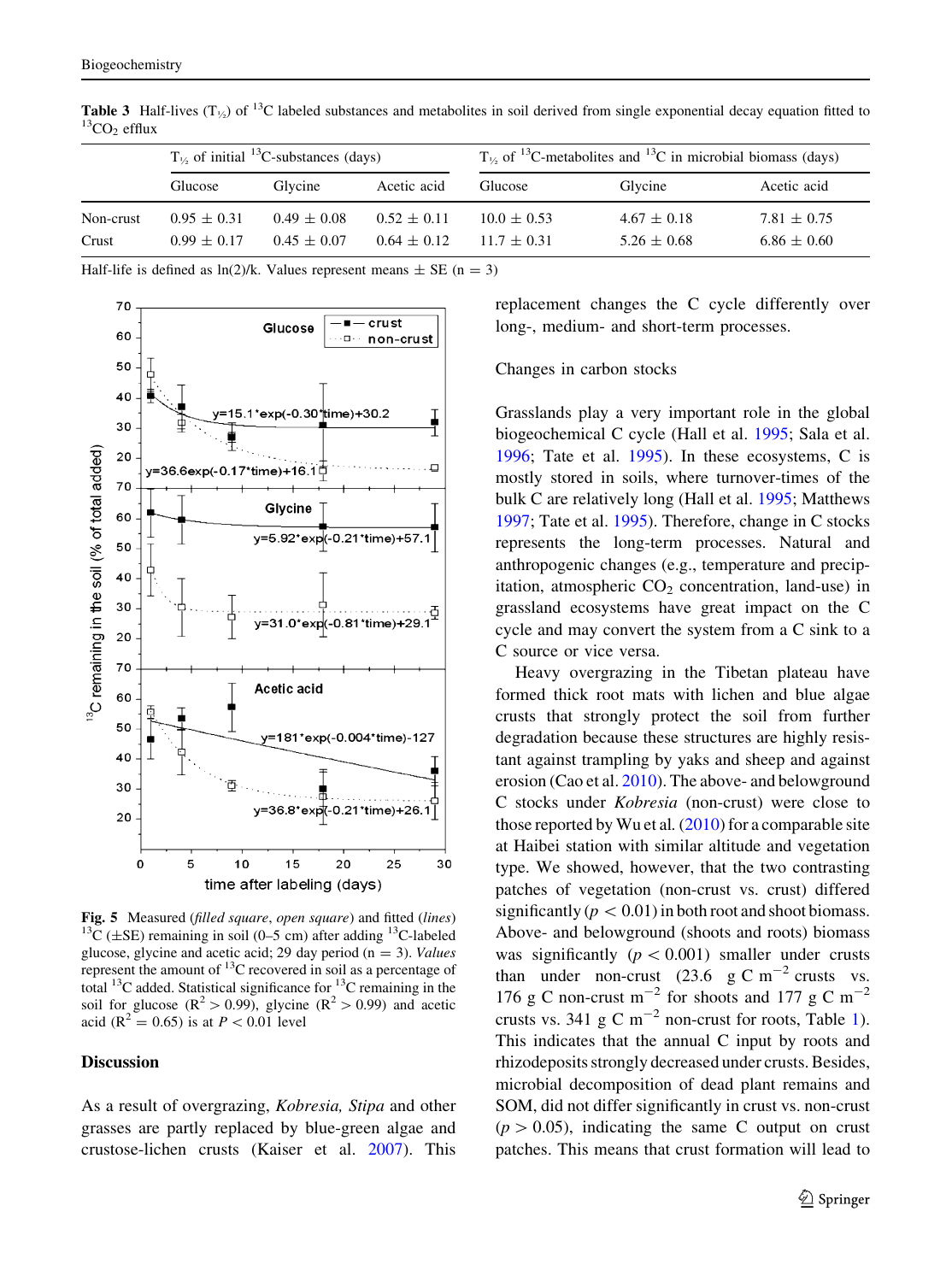decreasing C sequestration or even increasing C loss over the long-term. This was further confirmed by significant differences ( $p < 0.05$ ) in the C content of the upper soil layer (0–5 cm) between two different vegetation patches. We therefore conclude that longterm processes have just started to reflect the changes in C pools due to overgrazing.

It has been reported that intact Kobresia pastures are a neutral net ecosystem  $CO<sub>2</sub>$  exchange (NEE) on the annual scale (Shi et al. [2006;](#page-13-0) Zhao et al. [2006;](#page-14-0) Pei et al. [2009](#page-13-0)). However, the grazing-induced reduction of above- and belowground biomass, as well as the decline of C content in the upper soil layer, lead us to expect a decrease of the C stock under crust in the near future.

## $CO<sub>2</sub>$  efflux from soil

The  $CO<sub>2</sub>$  efflux from soil is the major pathway for C losses from terrestrial ecosystems. The SOM-derived  $CO<sub>2</sub>$  characterizes the long-term processes and reflects responses to land-use changes (Chen et al.  $2009$ ). In contrast, root-derived  $CO<sub>2</sub>$  contributes to an increased rate of total efflux, but has no influence on the long-term C stock (Kuzyakov [2006\)](#page-13-0). The efflux rates in our study varied between 4.0 and 5.4 g C m<sup>-2</sup> day<sup>-1</sup>, similar to the observation (3.3) and 4.6 g  $CO_2$ -C m<sup>-2</sup> day<sup>-1</sup> for heavily and lightly grazed sites, respectively) in an alpine Kobresia humilis meadow from mid-July to August (Cao et al. [2004\)](#page-12-0). The linear regression approach showed low contribution of root-derived  $CO<sub>2</sub>$  to total  $CO<sub>2</sub>$  efflux (18% for crust vs. 23% for non-crust) in alpine grasslands. Despite some limitations of this approach (Kuzyakov  $2006$ ), these values fall within the range (17–40%) in grassland soils reported by Raich and Tufekcioglu [\(2000](#page-13-0)). The contribution of root-derived  $CO<sub>2</sub>$  are also comparable to that (26.5%) estimated by a root removal technique in another alpine Kobresia humilis meadow (Wu et al. [2005\)](#page-13-0), but are less than those (from 25 to 72%) observed in a temperate grassland in northern China (Wang et al. [2007\)](#page-13-0).

Diurnal dynamics of  $CO<sub>2</sub>$  efflux from soil reflect an integrative effect of biotic and abiotic factors on various C turnover processes over a day scale (i.e., the difference between daytime and nighttime). Higher contribution of living roots to the total  $CO<sub>2</sub>$ during the daytime is explained by tight connection to photosynthesis (Kuzyakov and Gavrichkova [2010](#page-13-0)). Besides, the SOM-derived  $CO<sub>2</sub>$  was approximately three times higher at the start of measurement period than at the end of the measurement period (Fig. [3](#page-6-0)), indicating that decomposition rates of SOM vary greatly within few days. This is mainly connected with the interactions between soil temperature and moisture affecting microbial activity and consequently SOM decomposition.

This study was not designed to evaluate the contribution of crust to  $CO<sub>2</sub>$  efflux from soil. We assume however, that this contribution is relatively small, as lichens and algae cover only the upper 5–7 mm of soil surface and this is negligible as compared to the layer of 6 cm with living and dead roots (Table 4). Additionally, the  $CO<sub>2</sub>$  efflux from soil was not significantly different between crust and noncrust patches  $(5.4 \text{ g C m}^{-2} \text{ day}^{-1} \text{ non-crust}$  vs. 5.1 g C m<sup>-2</sup> d<sup>-1</sup> crust). However, further experiments should be designed to evaluate the contribution of the algae and lichen crusts to  $CO<sub>2</sub>$  efflux from soil.

Crust patches are especially sensitive to climatic factors such as solar radiation, drought and heavy rain. Particularly solar radiation at high altitudes has a strong effect because it rapidly heats up the vegetation-free and darkish crust surface. This accelerates the SOM and root litter decomposition. At the same time, the surface occupied by lichens increases water run-off and hinders infiltration into the soil. Additionally, higher soil surface temperature and increased wind contact accelerate evaporation and

Table 4 Properties of soil horizons of the Haplic Kastanozem on the Tibetan Plateau near Xinghai

|             |           |                 | $C^a_{\text{or}}(\%)$                                                          |                                                                                                                                                                                                                                   |
|-------------|-----------|-----------------|--------------------------------------------------------------------------------|-----------------------------------------------------------------------------------------------------------------------------------------------------------------------------------------------------------------------------------|
| Afe         | $Feltv^b$ | $0.60 \pm 0.01$ |                                                                                |                                                                                                                                                                                                                                   |
| Ahk         | Granular  | $0.81 \pm 0.01$ |                                                                                |                                                                                                                                                                                                                                   |
| <b>B</b> kc | Angular   | $0.84 \pm 0.01$ |                                                                                |                                                                                                                                                                                                                                   |
|             |           |                 | Depth (cm) Horizon symbol Soil structure Bulk density (g cm <sup>-3</sup> ) pH | Total N $(\%)$ C/N ratio<br>$6.64 \pm 0.15$ $8.80 \pm 0.20$ $0.68 \pm 0.01$ $12.9 \pm 0.60$<br>$6.96 \pm 0.19$ $4.38 \pm 0.15$ $0.46 \pm 0.01$ $9.52 \pm 0.54$<br>$7.62 \pm 0.04$ $2.28 \pm 0.19$ $0.25 \pm 0.02$ $9.12 \pm 1.62$ |

dead and living roots were removed prior to  $C_{org}$  and total N analyses

 $<sup>b</sup>$  Kaiser et al. [\(2007\)](#page-12-0)</sup>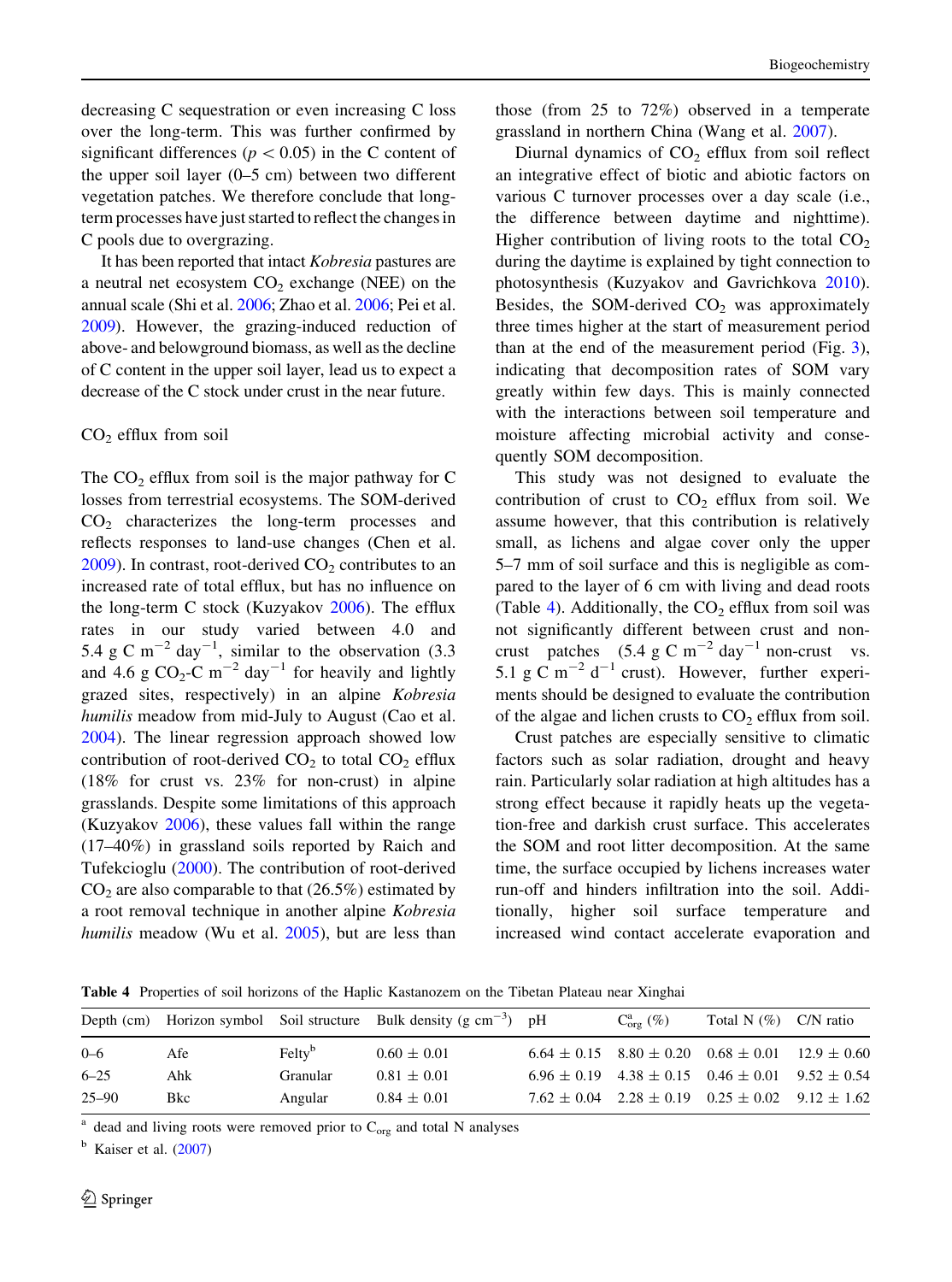reduce soil moisture. Previous study showed that higher temperature enhances  $CO<sub>2</sub>$  efflux in Kobresia grasslands (Saito et al. [2009](#page-13-0)), but moisture is probably the major limiting factor for  $CO<sub>2</sub>$  efflux from soil (Yang et al. [2008\)](#page-14-0) under the crust patches. Low moisture may also be responsible for more  ${}^{13}C$ remaining in the soil under crust after the exudate addition. Future work should therefore be devoted to evaluating the importance of individual climatic factors and their interactions as well as the response of these two contrasting vegetation patches.

## Fate of root exudates in soil

The fate of root exudates and their metabolites in soil and plants reflects short- and medium-term processes. A large portion of  $^{13}$ C derived from glucose (about 31–38% of total <sup>13</sup>C added), glycine (55–66%) and acetic acid (30–40%) was recovered in the 30 cm soil 29 days after labeling, with larger values for crusted soil. In contrast to the release of rhizodeposits after  $13^{\circ}$ C plant labeling (Wu et al. [2010\)](#page-13-0), directly adding  $13<sup>13</sup>C$  labeled substances to the soil resulted in a much higher percentage of remaining  $^{13}$ C. Based on decomposition rates, the calculated half-lives for exudates in soil were 0.86–4.05 days. These halflives are similar to that of glucose (4 days) in a Brown Chernozemic soil (Shields et al. [1973\)](#page-13-0) and are within the range of values for easily available organic substances as reviewed by Jones et al. ([2005a](#page-12-0), [b](#page-12-0)). However, the half-lives were much shorter than those of organic substances incorporated in microorganisms, e.g., 0.25–2.5 years for various organics in forest soils (van Hees et al. [2005](#page-13-0); Blagodatskaya et al. [2011](#page-12-0)), 56.8 days (glucose) for soil under ryegrass (Kouno et al. 2002) and 60 days (glucose) in soil from permanent grassland (Wu et al. [1993\)](#page-13-0).

Numerous studies under field and controlled conditions have suggested that temperature strongly enhances decomposition of SOM and LMWOS (Kirschbaum [1995;](#page-12-0) Luo and Zhou [2006\)](#page-13-0). To regret, we have not measured the soil temperature under crusted and not-crusted patches. We assume however, that because the dark crust surfaces were directly prone to solar radiation, their temperature was higher than under the non-crust patches. A clipping experiment in an alpine grassland showed that soil temperatures under non-vegetated areas may be up to 5C higher compared to areas covered by

vegetation, resulting in an increase of respiratory activity for 20–50% (Bahn et al. [2006](#page-12-0)). This indicates that an increase in soil temperature under crusted soil may increase mineralization of added low-molecular weight organic substances (LMWOS) and lead to more  ${}^{13}CO_2$  emission from the crust soil. However, only a small difference in the  ${}^{13}CO_2$  release from added LMWOS between crust and non-crusted soil were observed (Fig. [4](#page-7-0)). Three reasons may be responsible for the small differences despite the expected temperature differences. Firstly, the very dense Kobresia root mats have extremely wellinsulating properties. Therefore, we assume that the temperature may be different between crusts und noncrusts on the surface, but is very similar in few mm of soil depths. Secondly, the intensive solar radiation, leading to high soil surface temperatures, is common at this site only for some days and only between 10 am and 2 pm. Nearly all afternoons are cloudy with frequent short thunderstorms. As the  ${}^{13}CO_2$ release was measured continuously, the temperature increase for 3–4 h during some days has only a small contribution to the total decomposition of LMWOS. Thirdly, the small difference in  ${}^{13}CO_2$  between the crust and non-crust might result from the fact that other factors such as low water content counteract the effect of soil temperature on mineralization of added LMWOS.

Significantly more <sup>13</sup>C ( $p < 0.01$ ) remained in the soil (0–5 cm) under crusts (Fig. [4](#page-7-0)). There are two possible explanations: (i) limitation by abiotic factors, mainly moisture (see above): the water content was considerably lower in the crust patches; (ii) lower microbial activity under crust with less living roots (Blagodatskaya et al. [2010](#page-12-0)), leading to slower decomposition of organic substances in the rhizosphere (Kuzyakov [2002;](#page-13-0) Cheng [2009](#page-12-0)). However, this needs further experimental confirmation.

An explanation to the lower  ${}^{13}C$  amount remaining in non-crust soil is the higher uptake of exudates and their metabolites by roots. Roots can take up dissolved low molecular weight organics passively or via a range of active proton cotransport systems mainly used for amino acid uptake (Jones [1999](#page-12-0); Bardgett et al. [2003](#page-12-0); Xu et al. [2004;](#page-13-0) Jones et al. [2005a](#page-12-0)). The relevance of this uptake, however, is low for most ecosystems, and the experimental approaches based on bulk  $^{13}$ C and  $^{15}$ N were questioned recently (Biernath et al. [2008;](#page-12-0) Sauheitl et al. [2009](#page-13-0); Rasmussen et al. [2010](#page-13-0)). In Kobresia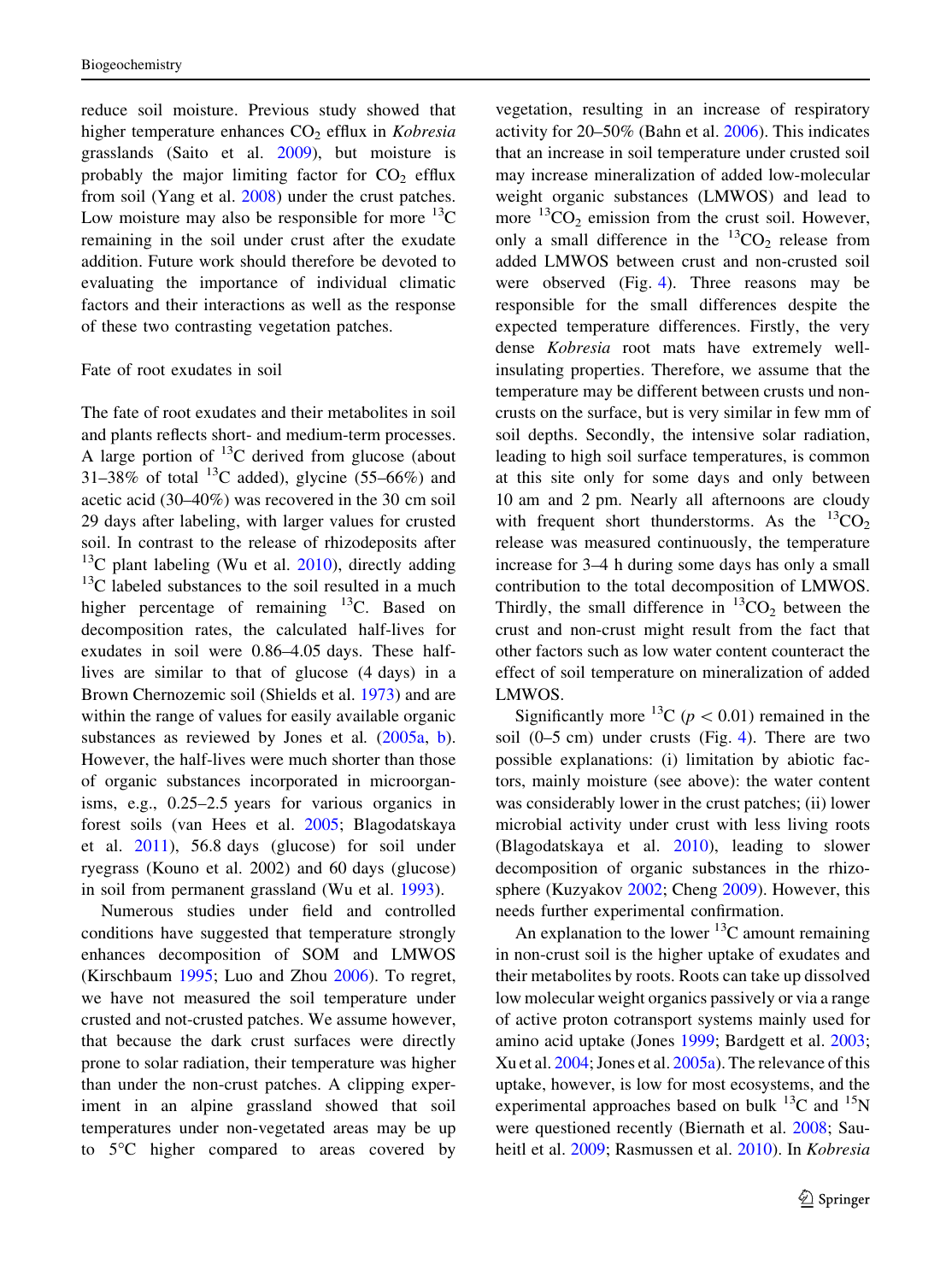grassland, 16, 31 and 10% of the  $^{13}$ C from glucose, glycine and acetic acid, respectively, were recovered in the roots (0–30 cm) and shoots 29 days after labeling. The higher uptake of glycine compared to glucose and acetic acid (Table [2](#page-6-0)) shows the importance of nitrogen (N) to plants in this N-limited ecosystem (Jones and Darrah [1994](#page-12-0)). However, only less than 6% of this amount was transferred in the shoots (except glucose without crust), with the minimal values under crusts. There are two possible explanations to this very low transport of  ${}^{13}C$  substances and their metabolites from roots to shoots. First, the  $^{13}$ C recovered in the roots was not really taken up by the roots, but was moved with water to the roots and remained at the pericycle without to enter in the symplast. Secondly, some  $^{13}$ C allocated from roots to the shoots could be lost via shoot respiration. This has been observed by organic N uptake using  $^{13}$ C-labeled amino acids (Näsholm and Persson [2001\)](#page-13-0). The higher uptake of added substances compared to other studies (Boddy et al. [2007](#page-12-0); Henry and Jefferies [2003\)](#page-12-0) mainly reflects the first reason (passive movement and remaining at pericycle) by very dense roots of Kobresia mats. This is because the total uptake of substances strongly depends on root density (Xu et al. [2011\)](#page-13-0) that was extremely high under Kobresia as compared to most other ecosystems. While other studies (Bardgett et al. [2003](#page-12-0); Jones et al. [2005a\)](#page-12-0) stated that roots are poor competitors for dissolved organics compared with microorganisms, we cannot support these findings. A significantly higher portion of organics entering the soil remains in soil under crust could be ascribed to lower uptake by living roots and longer period of this study than other studies. E.g., Jones et al. ([2005a](#page-12-0), [b](#page-12-0)) showed no effects of agricultural management on amino acid mineralization and suggested that very fast processes do not reflect changes on medium- and long-term scales. In this study we observed that exudate decomposition did not differ significantly between crust and non-crust, confirming the conclusion of Jones et al. [\(2005a,](#page-12-0) [b](#page-12-0)). Because the rate of  ${}^{13}CO_2$  evolution was rapid, with half-lives ranging from 0.45 to 0.99 days (Table [3](#page-8-0)), we suggest that the initial mineralization of the added exudates is probably too fast to evaluate crust/non-crust differences under field conditions.

Glucose, glycine and acetic acid mineralization in soil is extremely rapid compared with more complex substrates, e.g., cellulose and proteins (Tate et al. [2000](#page-13-0); Schneckenberger et al. [2008\)](#page-13-0). Nevertheless, half-lives

are longer than those reported for low molecular weight solutes released from plant cells into the rhizosphere, e.g., glucose (Hill et al. [2008](#page-12-0); Schneckenberger et al. [2008;](#page-13-0) Kuzyakov and Jones [2006](#page-13-0)), amino acids (Boddy et al. [2007](#page-12-0)) or carboxylic acids (Jones [1998;](#page-12-0) Fischer et al. [2010a](#page-12-0), [b](#page-12-0)). This indicates that microbial activity in both grassland soils in the Tibetan Plateau was lower than in soils of other ecosystems.

We hypothesized lower decomposition rates under crust because of lower microbial activity due to the two-times-lower living root biomass. However, the mineralization rates were similar in both vegetation patches. Thus, our study indicates that crust patches had no effect on fast processes of exudate turnover or these effects were not captured because of very fast mineralization and root uptake. However, we have to mention that only a very narrow range of fast decomposition processes were traced here based on  $13^{\circ}$ C labeled glucose, glycine and acetic acid. Therefore, the fate of substances with other biochemical properties as well as with slower decomposition rates should be compared in soils with and without crust.

## **Conclusions**

The lichen-algae crusts on the Kobresia root mat resulting from heavy overgrazing mainly change the C stock in aboveground and living root biomass. Contrary to our hypothesis, we found no effects of crust on fast processes as reflected by mineralization of root exudates. Nonetheless, a significantly larger portion of organics entering the soil remains under crusts for a long period. Despite a smaller input, a larger portion of exudates is incorporated into SOM and microorganisms, while less is taken up by living roots and decomposed to  $CO<sub>2</sub>$ . The strongly decreased C input by living roots under crusts is therefore partly compensated by the slower mediumterm processes and the higher portion of organics remaining in soil. It is partly confirmed by the decreased C content in the upper soil layer that the slower decomposition cannot compensate decreased C input in this fragile ecosystem, but longer studies are necessary to investigate the balance between the decreased C input and slower decomposition. Therefore, changing vegetation patterns and the increase in crust area need to be monitored to prevent farreaching negative effects on the Kobresia pasture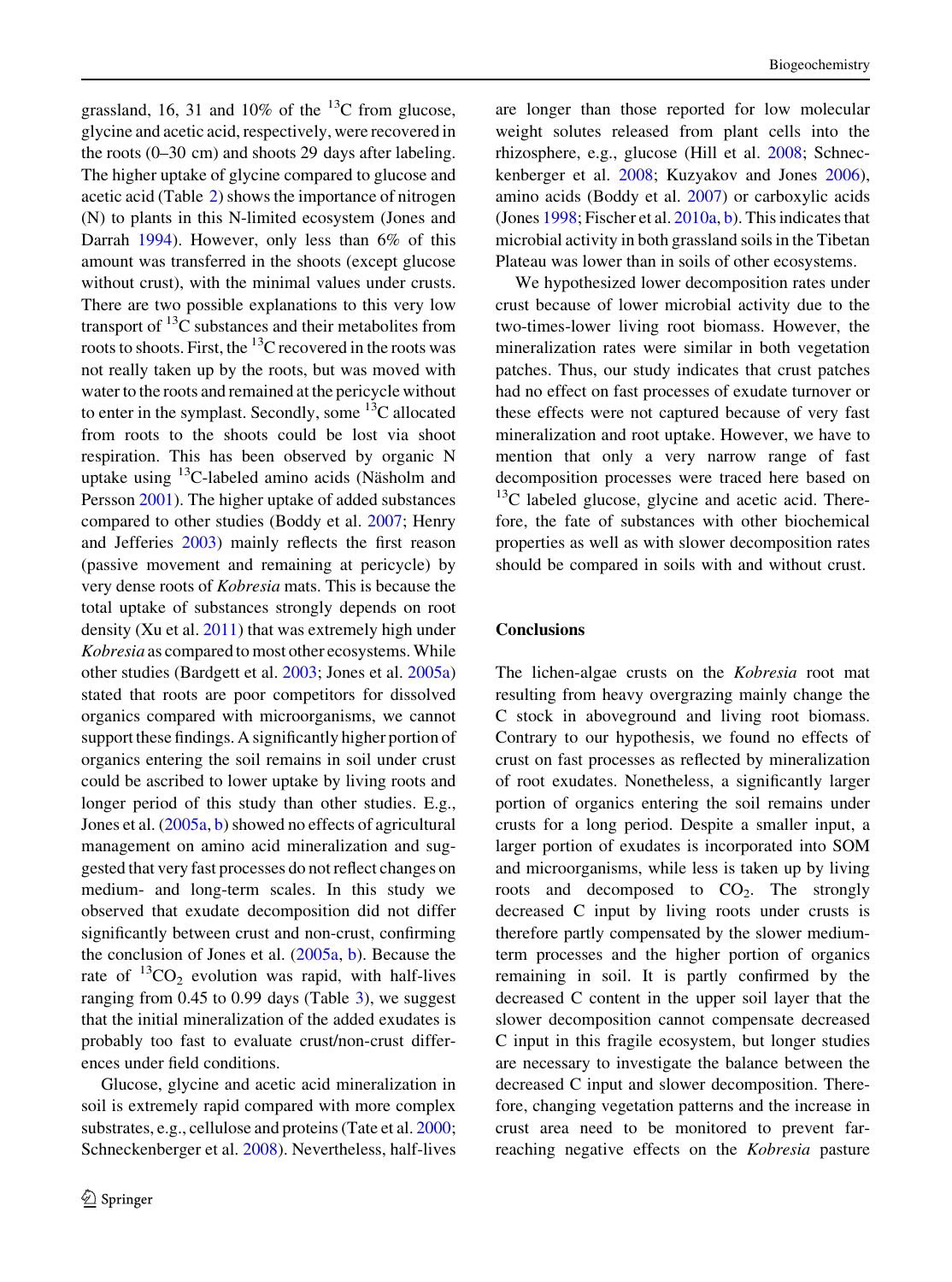<span id="page-12-0"></span>ecosystems and to prevent a shift from a neutral C balance to a C source.

Acknowledgments We greatly acknowledge the support of this study by the German Research Foundation (DFG) within the Priority Programme 1372 "Tibetan Plateau: Formation -Climate - Ecosystems (TiP)'' and by Project Based Exchange Programme (PPP) of the German Academic Exchange Service (DAAD) as well as the Chinese Academy of Sciences Visiting Professorship awarded to Yakov Kuzyakov.

Open Access This article is distributed under the terms of the Creative Commons Attribution Noncommercial License which permits any noncommercial use, distribution, and reproduction in any medium, provided the original author(s) and source are credited.

## References

- Bahn M, Knapp M, Garajova Z, Fahringer NP, Cernusca A (2006) Root respiration in temperate mountain grasslands differing in land use. Global Change Biol 12:995–1006
- Bardgett RD, Streeter TC, Bol R (2003) Soil microbes compete effectively with plants for organic-nitrogen inputs to temperate grasslands. Ecology 84:1277–1287
- Biernath C, Fischer H, Kuzyakov Y (2008) Root uptake of N-containing and N-free low molecular weight organic substances by maize—a 14C/15 N tracer study. Soil Biol Biochem 40:2237–2245
- Blagodatskaya E, Blagodatsk S, Dorodnikov M, Kuzyakov Y (2010) Elevated atmospheric  $CO<sub>2</sub>$  increases microbial growth rates in soil: results of three  $CO<sub>2</sub>$  enrichment experiments. Global Change Biol 16:836–848
- Blagodatskaya E, Yuyukina T, Blagodatsky S, Kuzyakov Y (2011) Turnover of soil organic matter and microbial biomass under C3–C4 vegetation change: consideration of 13C fractionation and preferential substrate utilization. Soil Biol Biochem 43:159–166
- Boddy E, Hill PW, Farrar J, Jones DL (2007) Fast turnover of low molecular weight components of the dissolved organic carbon pool of temperate grassland field soils. Soil Biol Biochem 39:827–835
- Cao GM, Long RJ (2009) System stability and its self-maintaining mechanism by grazing in alpine Kobresia meadow. Chin J Agrometeorol 30:553–559
- Cao GM, Tang YH, Mo WH, Wang YA, Li YN, Zhao XQ (2004) Grazing intensity alters soil respiration in an alpine meadow on the Tibetan plateau. Soil Biol Biochem 36:237–243
- Cao G, Lin L, Zhang F, Li Y, Han D, Long R (2010) A review of maintenance, loss and recovery of stability of alpine Kobresia humilis meadow on Tibetan Plateau. Pracultural Sci 27:34–38
- Chen H, Hou R, Gong Y, Li H, Kuzyakov Y (2009) Effects of 11 years of conservation tillage on soil organic matter fractions in wheat monoculture in Loess Plateau of China. Soil Till Res 106:85–94
- Cheng W (2009) Rhizosphere priming effect: its functional relationships with microbial turnover, evapotranspiration, and C-N budgets. Soil Biol Biochem 41:1795–1801
- Cui XF, Graf HF (2009) Recent land cover changes on the Tibetan Plateau: a review. Clim Change 94:47–61
- Fischer H, Ingwersen J, Kuzyakov Y (2010a) Microbial uptake of low molecular weight organic substances outcompetes sorption by the whole range of concentrations in soil. Eur J Soil Sci 61:504–513
- Fischer H, Eckhardt KU, Meyer A, Neumann G, Leinweber P, Fischer K, Kuzyakov Y (2010b) Rhizodeposition of maize–short term carbon budget and composition. J Plant Nutr Soil Sci 173:67–79
- Gad G (2005) Towards market oriented economy. Reforms in the mobile livestock herds of the Tibetan highlands in the P.R. of China. Occasional paper 29. Geographie, Freie Universität Berlin
- Gocke M, Pustovoytov K, Kuzyakov Y (2011) Carbonate recrystallization in root-free soil and rhizosphere of Triticum aestivum and Lolium perenne estimated by  ${}^{14}C$ labeling. Biogeochemistry 103:209–222
- Hafner S, Unteregelsbacher S, Seeber E, Xu X, Li X, Guggenberger G, Miehe G, Kuzyakov Y (2011) Effect of grazing on carbon stocks and assimilate partitioning in Tibetan montane pasture revealed by  ${}^{13}CO_2$  pulse labeling. Global Change Biol (in press)
- Hall DO, Ojima DS, Parton WJ, Scurlock JMO (1995) Response of temperate and tropical grasslands to  $CO<sub>2</sub>$  and climate change. J Biogeogr 22:537–547
- Henry HAL, Jefferies RL (2003) Plant amino acid uptake, soluble N turnover and microbial N capture in soils of a grazed Arctic salt marsh. J Ecol 91:627–636
- Hill PW, Farrar JF, Jones DL (2008) Decoupling of microbial glucose uptake and mineralization in soil. Soil Biol Biochem 40:616–624
- Jones DL (1998) Organic acids in the rhizosphere—a critical review. Plant Soil 205:25–44
- Jones DL (1999) Amino acid biodegradation and its potential effects on organic nitrogen capture by plants. Soil Biol Biochem 31:613–622
- Jones DL, Darrah PR (1994) Amino-acid influx at the soil-root interface of Zea mays L. and its implications in the rhizosphere. Plant Soil 163:1–12
- Jones DL, Healey JR, Willett VB, Farrar JF, Hodge A (2005a) Dissolved organic nitrogen uptake by plants—an important N uptake pathway? Soil Biol Biochem 37:413–423
- Jones DL, Kemmitt SJ, Wright D, Cuttle SP, Bol R, Edwards AC (2005b) Rapid intrinsic rates of amino acid biodegradation in soils are unaffected by agricultural management strategy. Soil Biol Biochem 37:1267–1275
- Kaiser K, Schoch WH, Miehe G (2007) Holocene paleosols and colluvial sediments in Northeast Tibet (Qinghai Province, China): Properties, dating and paleoenvironmental implications. Catena 69:91–102
- Kirschbaum MUF (1995) The temperature dependence of soil organic matter decomposition, and the effect of global warming on soil organic C storage. Soil Biol Biochem 27:753–760
- Kraffczyk I, Trolldenier G, Beringer H (1984) Soluble root exudates of maize: influence of potassium supply and rhizosphere microorganisms. Soil Biol Biochem 16:315–322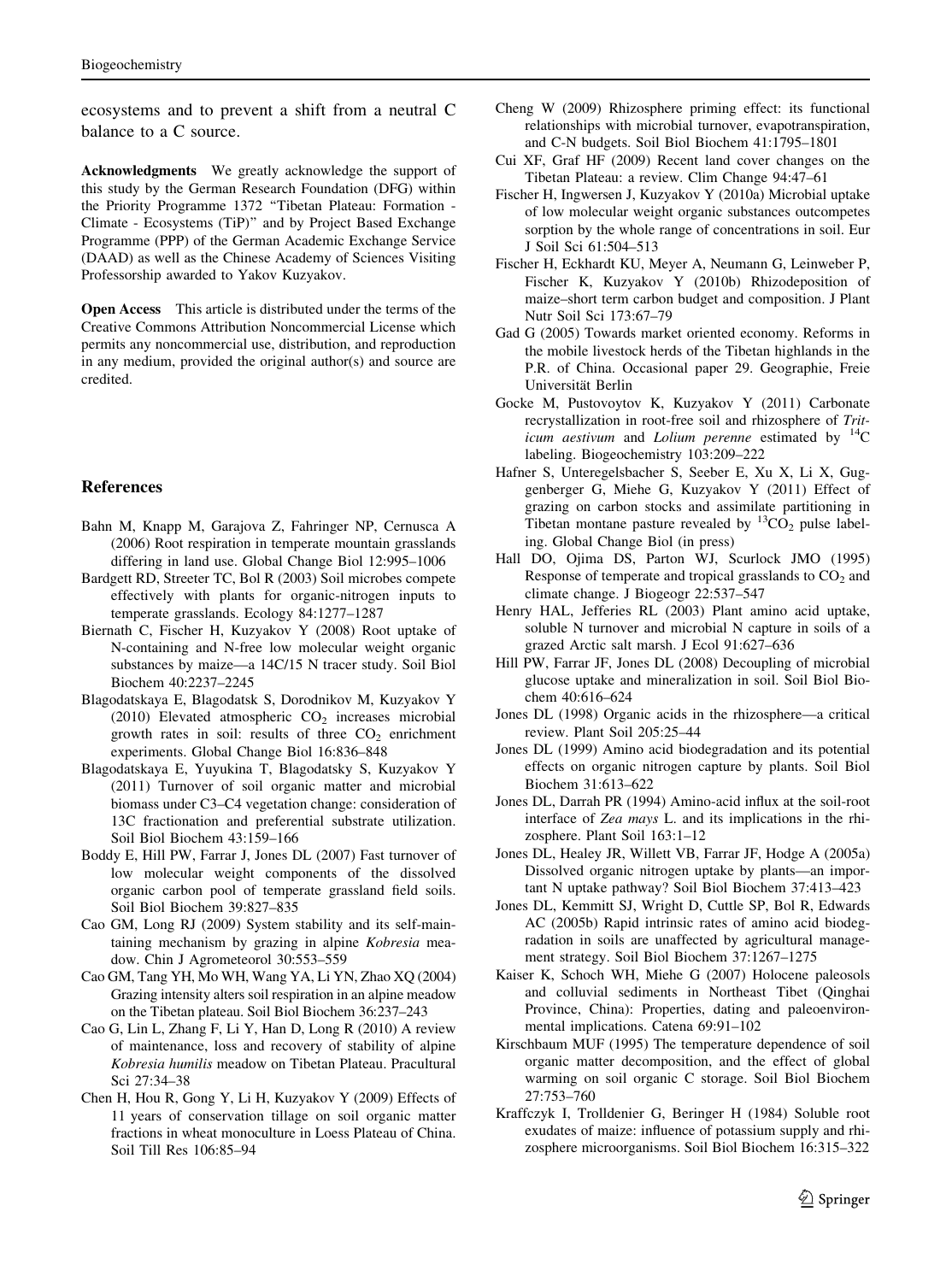- <span id="page-13-0"></span>Kucera CL, Kirkham DR (1971) Soil respiration studies in tallgrass prairie in Missouri. Ecology 52:912–915
- Kuzyakov Y (2002) Review: factors affecting rhizosphere priming effects. J Plant Nutr Soil Sci 165:382–396
- Kuzyakov Y (2006) Sources of  $CO<sub>2</sub>$  efflux from soil and review of partitioning methods. Soil Biol Biochem 38:425–448
- Kuzyakov Y, Gavrichkova O (2010) Time lag between photosynthesis and carbon dioxide efflux from soil: a review. Global Change Biol 16:3386–3406
- Kuzyakov Y, Jones DL (2006) Glucose uptake by maize roots and its transformation in the rhizosphere. Soil Biol Biochem 38:851–860
- Kuzyakov Y, Schevtzova E, Pustovoytov K (2006) Carbonate re-crystallization in soil revealed by  $^{14}$ C labeling: experiment, model and significance for paleo-environmental reconstructions. Geoderma 131:45–58
- Lu HY, Wu NQ, Gu ZY, Guo ZT, Wang L, Wu HB, Wang G, Zhou LP, Han JM, Liu TS (2004) Distribution of carbon isotope composition of modern soils on the Qinghai-Tibetan Plateau. Biogeochemistry 70:273–297
- Luo Y, Zhou X (2006) Soil respiration and the environment. Academic/Elsevier, San Diego, p 328
- Matthews E (1997) Global litter production, pools and turnover times: estimates from measurement data and regression models. J Geophys Res 102(D15):18771–18800
- Miehe G, Kaiser K, Co S, Zhao XQ, Liu JQ (2008a) Geoecological transect studies in northeast Tibet (Qinghai, China) reveal human-made mid-holocene environmental changes in the upper Yellow River catchment changing forest to grassland. Erdkunde 62:187–199
- Miehe G, Miehe S, Kaiser K, Liu JQ, Zhao XQ (2008b) Status and dynamics of Kobresia pygmaea ecosystem on the Tibetan plateau. Ambio 37:272–279
- Miehe G, Miehe S, Bach K, Nölling J, Hanspach J, Reudenbach C, Kaiser K, Wesche K, Mosbrugger V, Yang Y, Ma Y (2011) Plant communities of central Tibetan pastures in the Alpine Steppe/Kobresia pygmaea ecotone. J Arid Env 75:711–723
- Näsholm T, Persson J (2001) Plant acquisition of organic nitrogen in boreal forests. Physiol Plantarum 111:419–426
- Ni J (2002) Carbon storage in grasslands of China. J Arid Environ 50:205–218
- Ning W, Richard C (1999) The privatization process of rangeland and its impacts on pastoral dynamics in the Hindu-Kush Himalaya: the case of western Sichuan, China, pp 1–17
- Pei ZY, Ouyang H, Zhou CP, Xu XL (2009) Carbon balance in an alpine steppe in the Qinghai-Tibet plateau. J Integr Plant Biol 51:521–526
- Raich JW, Tufekcioglu A (2000) Vegetation and soil respiration: correlations and controls. Biogeochemistry 48:71–90
- Rasmussen J, Sauheitl L, Eriksen J, Kuzyakov Y (2010) Plant organic N uptake is biased by inorganic C: results of triple labeling study. Soil Biol Biochem 42:524–527
- Saito M, Kato T, Tang YH (2009) Temperature controls ecosystem  $CO<sub>2</sub>$  exchange of an alpine meadow on the northeastern Tibetan plateau. Global Change Biol 15:221–228
- Sala OE, Lauenroth WK, Burke IC (1996) Carbon budgets of temperate grasslands and the effects of global change. In: Breymeyer A, Hall DO, Melillo JM, Agren GI (eds)

Global change: effects on coniferous forests and grasslands. Wiley, Chichester, New York, pp 101–120

- Sauheitl L, Glaser B, Weigelt A (2009) Advantages of compound-specific stable isotope measurements over bulk measurements in studies on plant uptake of intact amino acids. Rapid Com Mass Spectr 23:3333–3342
- Schneckenberger K, Demin D, Stahr K, Kuzyakov Y (2008) Microbial utilization and mineralization of  $[^{14}C]$ glucose added in six orders of concentration to soil. Soil Biol Biochem 40:1981–1988
- Shi PL, Sun XM, Xu LL, Zhang XZ, He YT, Zhang DQ, Yu GR (2006) Net ecosystem  $CO<sub>2</sub>$  exchange and controlling factors in a steppe-Kobresia meadow on the Tibetan plateau. Sci Chin Ser D Earth Sci 49:207–218
- Shields JA, Paula EA, Lowea WE, Parkinson D (1973) Turnover of microbial tissue in soil under field conditions. Soil Biol Biochem 5:753–764
- Tate KR, Parsholtam A, Ross DJ (1995) Soil carbon storage and turnover in temperate forests and grasslands: a New Zealand perspective. J Biogeogr 22:695–700
- Tate KR, Scott NA, Ross DJ, Parshotam A, Claydon JJ (2000) Plant effects on soil carbon storage and turnover in a montane beech (Nothofagus) forest and adjacent tussock grassland in New Zealand. Aust J Soil Res 38:685–698
- van Hees PAW, Jones DL, Finlay R, Godbold DL, Lundström US (2005) The carbon we do not see—the impact of low molecular weight compounds on carbon dynamics and respiration in forest soils: a review. Soil Biol Biochem 37:1–13
- Wang GX, Cheng GD (2000) Eco-environmental changes and causative analysis in the source regions of the Yangtze and Yellow Rivers, China. Environmentalist 20:221–231
- Wang GX, Qian J, Cheng GD, Lai YM (2002) Soil organic carbon pool of grassland soils on the Qinghai-Tibetan plateau and its global implication. Sci Total Env 291:207–217
- Wang W, Guo J, Oikawa T (2007) Contribution of root to soil respiration and carbon balance in disturbed and undisturbed grassland communities, northeast China. Bioscience 32:375–384
- Wu J, Brookes PC, Jenkinson DS (1993) Formation and destruction of microbial biomass during the decomposition of glucose and ryegrass in soil. Soil Biol Biochem 25:1435–1441
- Wu Q, Cao GM, Hu QW, Dong L, Li YM (2005) A primary study on  $CO<sub>2</sub>$  emission from soil-plant systems of Kobresia humilis meadow. Resour Sci 27:96–102 (In Chinese)
- Wu YB, Tan HC, Deng YC, Wu J, Xu XL, Wang YF, Tang YH, Higashi T, Cui XY (2010) Partitioning pattern of carbon flux in a Kobresia grassland on the Qinghai-Tibetan plateau revealed by field  $^{13}$ C pulse-labeling. Global Change Biol 16:2322–2333
- Xu XL, Ouyang H, Cao GM, Pei ZY, Zhou CP (2004) Uptake of organic nitrogen by eight dominant plant species in Kobresia meadows. Nutr Cycl Agroecosys 69:5–10
- Xu X, Ouyang H, Cao G, Richter A, Wanek W, Cao G, Kuzyakov Y (2011) Spatio-temporal patterns of plantmicrobe competition for inorganic nitrogen in an alpine meadow. J Ecol 99:563–571